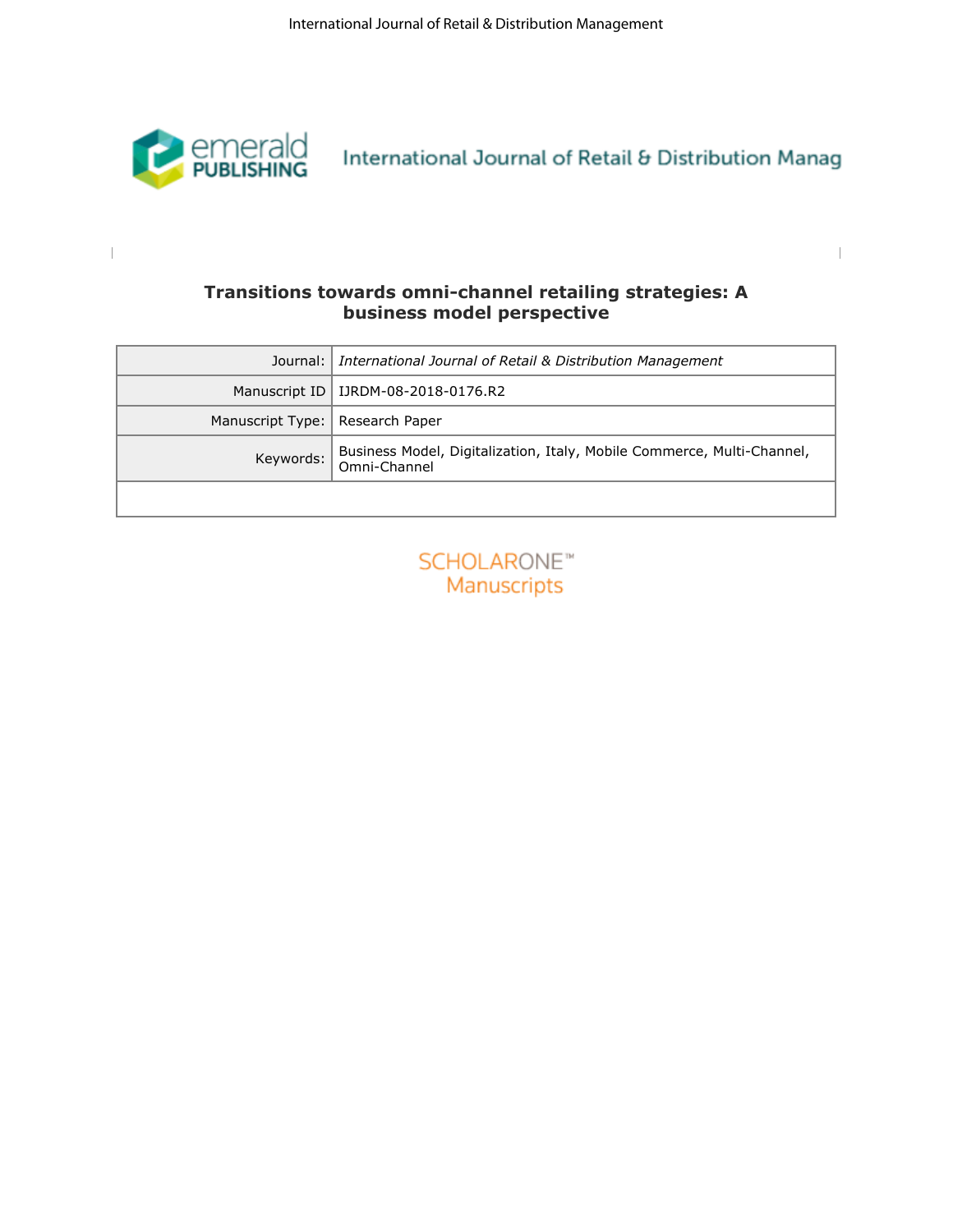# **Transitions towards omni-channel retailing strategies: A business model perspective**

## **Abstract**

**Purpose** – Digitalization has been identified as a driving force behind retail sector transformation. The purpose here is to provide a deeper understanding of how omni-channel strategies link to the digitalization phenomenon. The study is explorative in nature and aims to expand existing knowledge by using a business model (BM) perspective.

**Design/methodology/approach** – The study uses a qualitative approach. Data collection involved a questionnaire answered by 13 firms from three retail segments (i.e. fashion, consumer electronics, and bookstores and media) and a group discussion with senior managers. The data were complemented with information from websites, applications and available online reports.

Internation Journal of Results Sterhards Warspace<br>
1 Trunshibuts Governs contain derivative Straitering strategies:<br>
1 Trunshibuts Governs contained perceptricity<br>
A business model perceptricity<br>
1 A business model percep **Findings** – The findings present empirical insights about different strategic and BM approaches to omni-channel retailing and highlight examples of pioneering retailers from the Italian market. The proposed framework consolidates earlier studies and puts forward three dimensions for a successful transition to omni-channel retailing BMs: (i) a seamless customer experience, (ii) an integrated analytics system, and (iii) an effective supply chain and logistics.

**Practical implications** – Managers can employ an overview of mobile commerce usage to manage the process of integrating channels, within their BMs, alongside the customer journey. Particular attention should be paid to development and the use of data analytics tools as one of the dimensions with a significant impact on omni-channel management.

**Originality/value** – First, this paper applies a BM perspective as a novel approach for analysing a transition to omni-channel retailing. Second, it is based on empirical analysis of three retail segments, which provide new insights into omni-channel strategies in the retailing literature.

CINDAD RO **Keywords**: Business Model, Digitalization, Italy, Mobile Commerce, Multi-Channel, Omni-Channel

**Article classification**: Research paper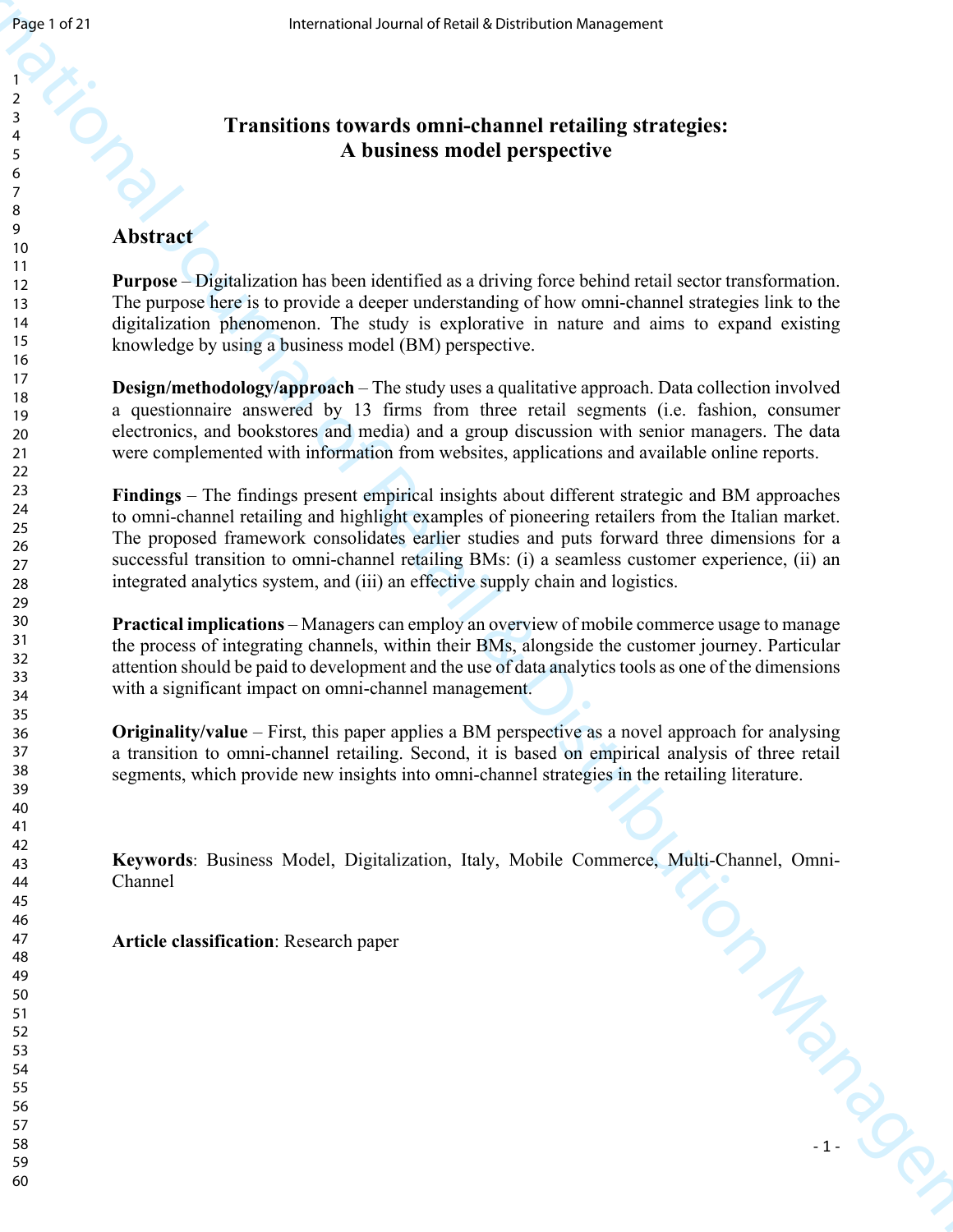## **Introduction**

Rapid digitalization has many implications for the retail industry and marketing and operations processes in particular (Blut et al., 2018; Hagberg et al., 2016). A great deal of evidence highlights that consumers use smartphones in many daily routines, which contributes to changes in their shopping behaviour and the shopping process in general (Grewal et al., 2017; Pantano and Priporas, 2016). In fact, the integration of mobile and web-based online stores and physical store channels as a means for creating an omni-channel customer experience has been identified as a trend to address the changing role of retail organisations as agents that facilitate market infrastructure both physically and digitally (Brynjolfsson et al., 2013; Verhoef et al., 2009, 2015). However, many organisations have struggled to implement omni-channel strategies that meet customer needs and operate efficiently (Hosseini et al., 2018). This has led to a situation where retailers are increasingly faced with the challenge of successfully transforming their business models (BMs); that is, their value architecture of omni-channel retailing (Massa et al., 2017; Teece, 2010) – a challenge that presents a substantial investment risk from the outset (Piotrowicz and Cuthbertson, 2014).

Internation learned the state state measures were also seen as a set of the state measure of the state measure of the state measure of the state measure of the state measure of the state measure of the state measure of th Several scholars have reflected on approaches by practitioners that show growing interest in the omni-channel strategy (Grewal et al., 2016; Hagberg et al., 2017; Piotrowicz and Cuthbertson, 2014). Moreover, they state that both academics and practitioners agree that topics such as the impact of mobile technologies on retailing and channel integration are important aspects for retailers' omni-channel strategies, particularly since mobile commerce and payments can potentially redefine the use and format of physical stores (Taylor, 2016). Other authors have also reflected on these issues (Bezes, 2016; Burnes and Towers, 2016; Fulgoni, 2014) and have highlighted retailers' incentives and the challenges and consequences from not adopting an omnichannel strategy. Emphasis has been given to either new logistics models that would accommodate omni-channel strategies (e.g. Saghiri et al., 2018) or marketing and communication aspects (e.g. Johansson and Kask, 2017). However, studies taking on a holistic business view remain rare. Moreover, the process of business changes through omni-channel strategies have remained underinvestigated (Watson et al., 2015). Therefore, the aim of this paper is to create a deeper understanding of the overall changes in the way retailing business is done in light of omni-channel strategies. Thus, we pose the following question: What changes are required in BM design elements in the process of transitioning to omni-channel retailing?

To address this question, we employ a BM perspective, which allows us to observe and identify business model innovation (BMI) activities performed by retailers. This enables us to interpret them not only as innovative means for value delivery through different channels but also as new ways of value creation and appropriation (Schneider and Spieth, 2013; Sorescu et al., 2011; Teece, 2010). We study these activities as approaches that firms have employed to achieve the required design element changes. Moreover, we analyse BMI activities within each of the three dimensions that we put forward in our research framework, namely: (i) *a seamless customer experience,* (i) *an integrated analytics system* and (iii) *an effective supply chain and logistics*.

 $-2\frac{6}{9}$ Following a brief overview of the relevant literature on retail channel research, our research framework, methodology and research findings are presented. The paper concludes with a synthesis of findings, implications for future academic research and managerial relevance.

> 59 60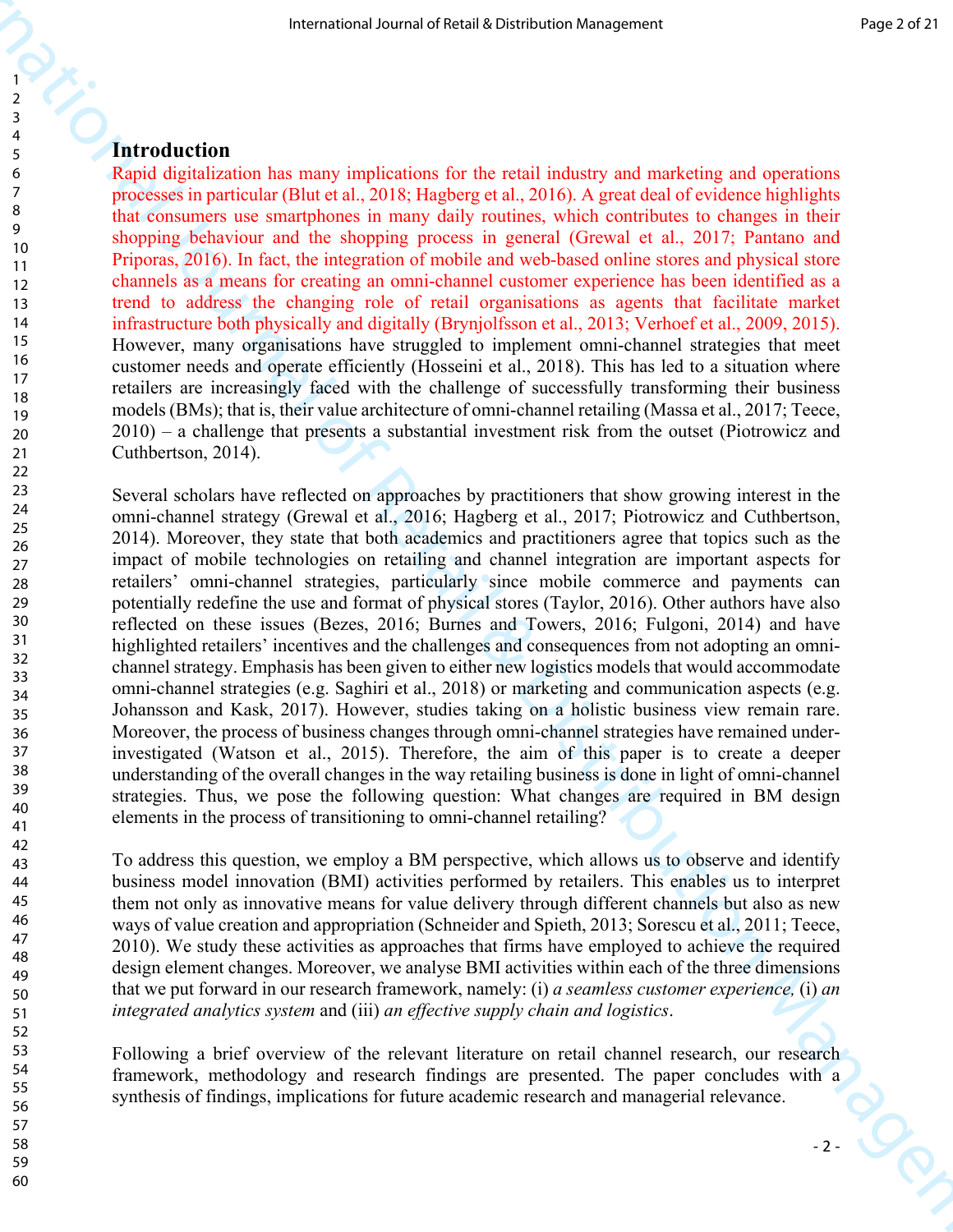## **Theoretical Background**

#### *Particularities of omni-channel retailing*

The retailing industry is undergoing transformation due to many processes driven by digitalization. One of the elements of digitalization refers to the interface between retailers and customers. Hagberg et al. (2016) discussed the creation of new forms of exchange places or retailer-customer interfaces and the integration of existing channels. These channels have been defined by Neslin et al. (2006 p.96) as "mediums through which the firm and the customer interact". Dennis et al. (2014) outlined three typical channels for making purchases: traditional or physical (i.e. brick and mortar), web-based computer interaction and mobile devices. A number of authors have also acknowledged social retailing via social media sites as a channel (e.g. Levy et al., 2019). However, in this work, we delimit the study to the three main channels and consider social media as a *touchpoint*. In fact, within each of these channels, multiple possibilities for interaction exist via the different touchpoints between a retailer and a customer (Baxendale et al., 2015).

Customers are increasingly engaging with retailers across multiple channels during the same shopping process (Sit et al., 2018). Examples of how customers interact with retailers are "showrooming" (i.e. discovering a product in a physical store but finishing the purchase online) and "webrooming" (i.e. discovering online but purchasing offline). These are contemporary examples of different shopper behaviours (Sit et al., 2018), but examples are also available of the functionalities that retailers have implemented following observed changes in customer behaviour, such as "click & collect" functionality, an option to purchase online and pick up a product at a physical store (Gallino and Moreno, 2014). This differentiation is important to make, since shopper behaviour (unlike functionality implementation and channel integration) is not controlled by a retailer (Beck and Rygl, 2015).

**Face 2013**<br> **International development of Results 2018 Determine were associated the management of the statistical development of**  $\alpha$  **Presentation of Results 2018 Determines the statistical of**  $\alpha$  **Presentation Manageme** Achieving integration of the three channels (physical, online and mobile) and enabling customers to shop in a seamless manner across them has been described as the *omni-channel* retailing model (Brynjolfsson et al., 2013; Hagberg et al., 2016). This model takes a customer-centric view to understand what drives newly observed shopping behaviours and adapts value propositions that address such changes. Management of such channel configuration has been defined by Verhoef et al. (2015 p.176) as "*the synergetic management of the numerous available channels and customer touchpoints, in such a way that the customer experience across channels and the performance over channels is optimized*". That being said, the reason for a company to have an omni-channel retailing model is to benefit from their existing multiple channels, through product consistency, integrated promotions, data-sharing across channels and the integration of logistic activities (Berman and Thelen, 2004; Kozlenkova et al., 2015). It is also inferred that the integration of channels increases customer satisfaction and loyalty (Frasquet and Miquel, 2017) and that technology can be leveraged for data collection in an omni-channel environment (Grewal et al., 2017). The particular emphasis is on the opportunities that can arise from the integration of mobile channel, such as increased repurchase (Beck and Rygl, 2015) or the possibility for retailers to design and redesign existing purchasing processes (Giuffrida et al., 2019; Groß, 2015).

In this regard, Lemon and Verhoef (2016) conceptualised the customer purchasing experience as a *customer journey* in three stages (Figure 1). The activities that can be performed in each of these stages have changed due to the integration of the mobile channel and a transition to omni-channel retailing. For example, customers can use their smartphones to check prices and/or other options in the pre-purchase stage and then choose a specific payment option to use in a physical store or

- 3 -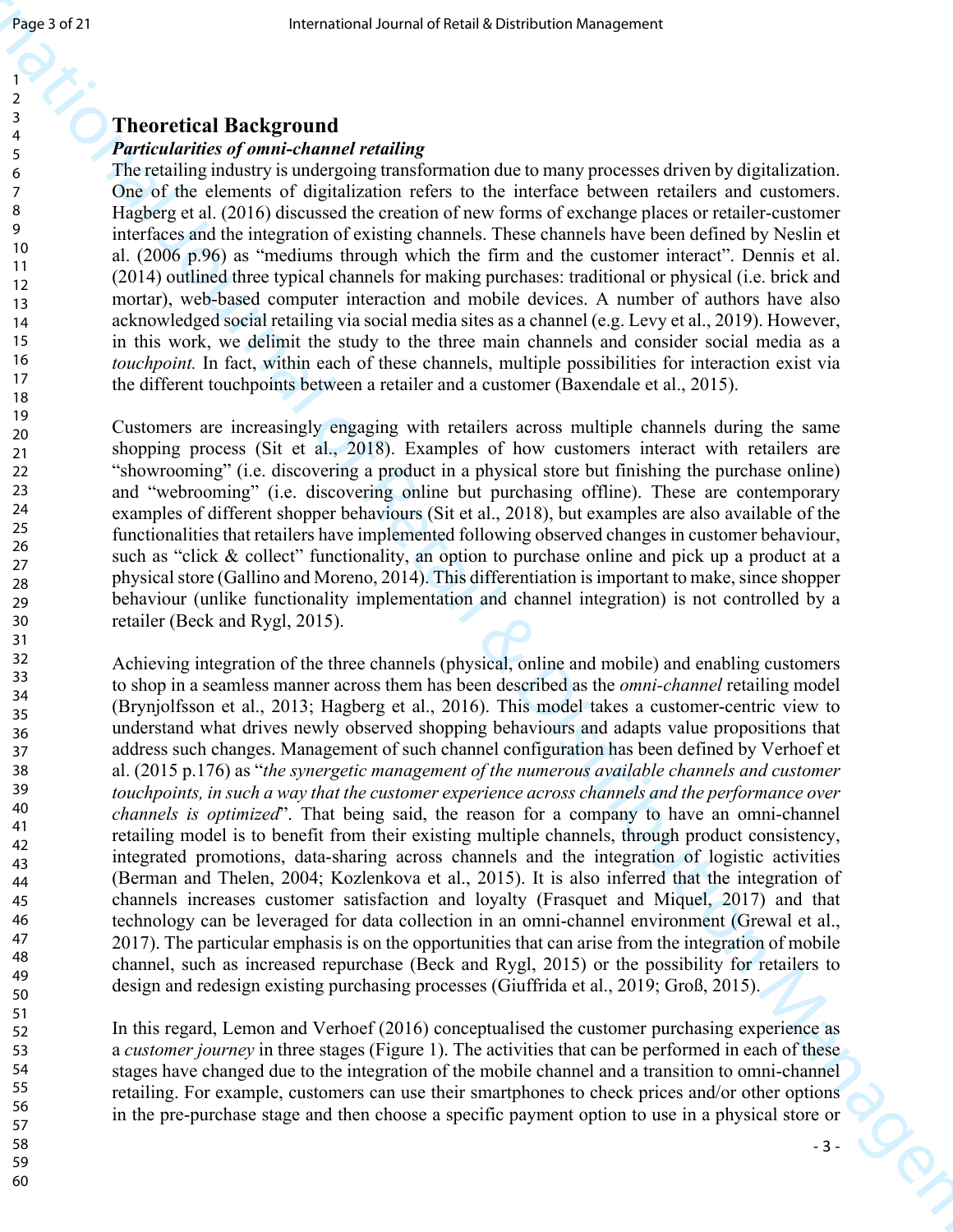order online in the second stage. They can then collect the product from a physical store or have it delivered to their home address in the third stage.

> --- Figure 1: Purchasing stages (adapted from Lemon and Verhoef, 2016)

--- It is therefore expected that as retailers pursue omni-channel strategies, businesses will need to be organised and managed in different ways than before. Indeed, Verhoef et al. (2015) were among the first authors to note this and to emphasise an understanding of the process of transitioning to omni-channel retailing as a key future research topic. Consequently, we approach this process – which predominantly depends on mobile, online and physical channel integration – with a BM view that can holistically explain and support a transition built on retailers' value architecture.

## *Business model perspective*

International Source of Figure 10.12 Attendant Warsansors<br>
2.4 Attendant the behind stage. They can then united the product from a physical state of have it<br>
deletered to the homogeneous state delta distribution Managemen Previous researchers across different industries have highlighted the explanatory power of a BM perspective when analysing organisational challenges concerning external shifts (e.g. Karakaya et al., 2016; Tongur and Engwall, 2014; Visnjic et al., 2018). Similarly, we believe a BM perspective can provide significant insights into new management activities in omni-channel retailing. However, diverse contributions have given rise to a variety of ideas and definitions as to what a BM is and what it is not (e.g. Ghezzi, 2014). Foss and Saebi (2016) pointed out in a recent literature review that most authors agree with Teece's (2010, p. 191) definition, where BM is defined as an "*architecture of the value creation, delivery, and capture mechanisms*" of a firm. We also employ this definition and believe that this architecture extends outside a firm's borders and enables a company to relate to its external environment (Massa et al., 2017; Zott and Amit, 2010). This is particularly important because channel integration and transitions to omni-channel retailing strategies arose as a response to changes in the environment associated with digitalization. Having a BM perspective enables us to encompass and better understand the environmental shifts that drive changes in the value architecture of retailers.

In this regard, digitalization has been identified as an external driver of new forms of value creation (Amit and Zott, 2001), where leveraging complementarities among retail channels has been identified as one of those new forms (Sorescu et al., 2011). Moreover, Sorescu et al*.* (2011) argued that both *what* and *how* products are sold is important for retail BM, as well as the fact that in retailing, a direct interaction occurs with the end customer. That being said, one must not think only about the product but also about how it is presented and delivered to customers. Sorescu et al. (2011) presented different design themes for BMI, which have been described as new ways for value creation or value appropriation. However, value delivery mechanisms and value propositions have been highlighted by Cao (2014), who pointed out that these two additional critical lenses for examining different facets of BMI should be included in BMI discussions.

We therefore frame the use of a BM perspective in terms of innovation or the reinventing existing BMs by proposing new value propositions and designing novel value-creation and value-capturing mechanisms (Cortimiglia et al., 2015; Demil and Lecocq, 2010; Teece, 2010). Moreover, in the process of integrating the mobile channel with other available channels as part of an omni-channel strategy, our assumption is that retailers need to remix, substitute and/or eliminate aspects of previous BM design elements, and by doing so, they can achieve a sustainable competitive advantage. A BM perspective helps reconciling a traditional supply-side view of the firm with the  $\sim$  -4 -

59 60

1 2

 $- 4 -$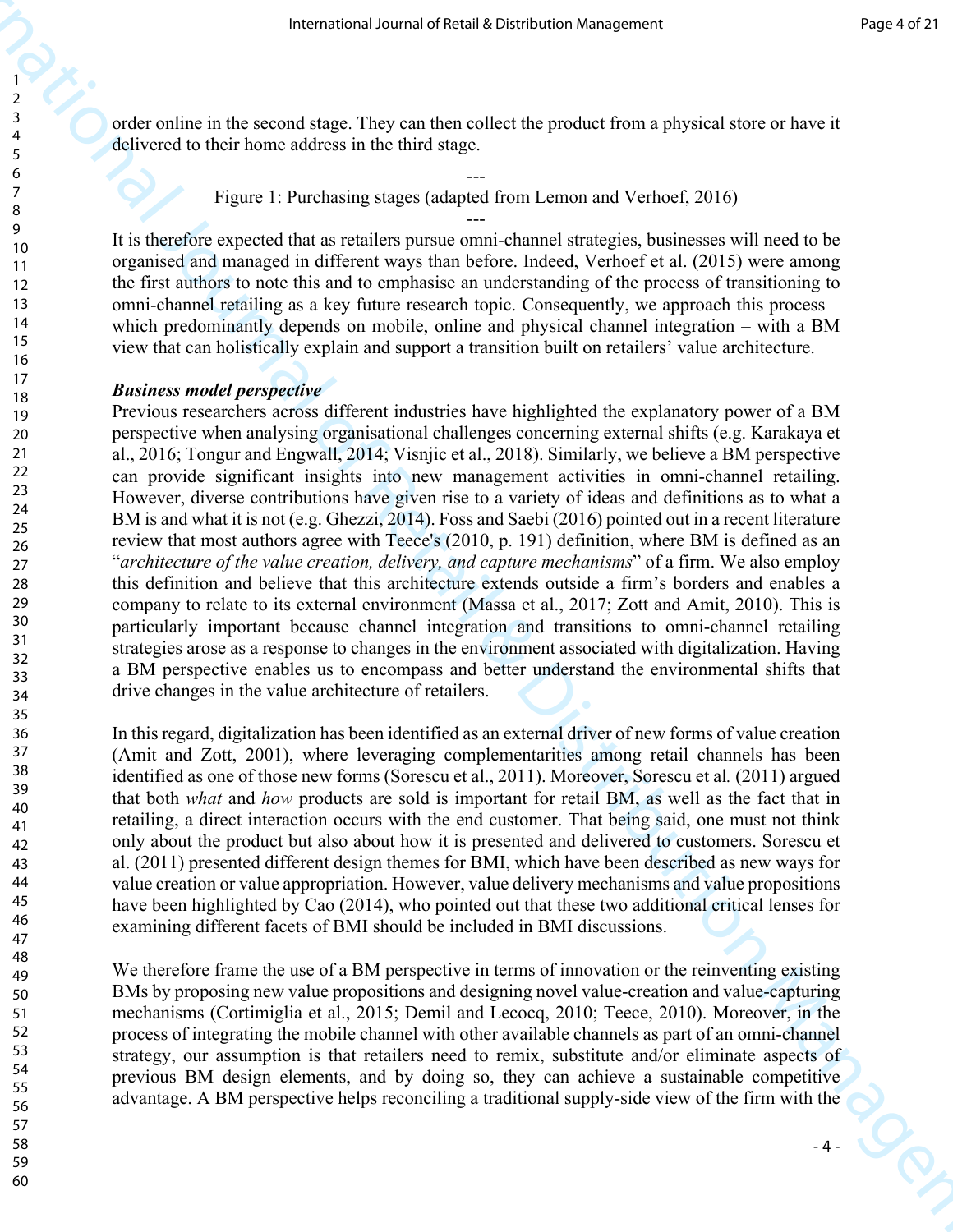60

emerging demand-side approach, thereby placing the customer and customer value at the centre of the companies' activities and focus (Massa et al., 2017).

**Francisco Januari (Viernation**) between the state state methods of the state of the state of the state of the state of the state of the state of the state of the state of the state of the state of the state of the state In line with these arguments, retail channels and their role in customer experience have not only been discussed in the marketing literature but also represent an important part of the BM literature (Osterwalder and Pigneur, 2010; Schön, 2012). Osterwalder and Pigneur (2010) claimed that channels serve multiple functions and can typically be represented with "channel phases" that can be mapped to purchasing stages (presented in Figure 1). Furthermore, retail channels constitute one of nine building blocks (or design elements) in Osterwalder and Pigneur's (2010) *Canvas* BM. The remaining eight building blocks are value propositions, customer relationships, customer segments, key activities, key resources, key partners, cost structures and revenue streams (see Figure 2). The way in which we use *Canvas* BM is not merely as a static model of nine elements, but rather, as a frame that is subject to change and innovation, due to the different external aspects of digitalization (Schneider and Spieth, 2013). It can be used as a blueprint to explain transitioning to omni-channel strategies through changes and innovations in activities, processes and organisational structures (Osterwalder and Pigneur, 2010).

#### *Research framework*

By combining these two research streams, we state that by redesigning BM design elements and/or proposing new ways to interconnect them, the transition to omni-channel management can be analysed. We consider this transition through BMI activities within each of the three dimensions of omni-channel retailing, namely, a seamless customer experience, an integrated analytics system, and an effective supply chain and logistics. These three areas (see Figure 2) were inspired by the previously discussed review of relevant literature and substantiated by the work of Bettucci et al. (2015) on omni-channel strategies.

--- Figure 2: BM design elements at the core of transitioning to omni-channel retailing

---

To adapt to changing customer behaviour, the creation of a seamless customer experience has become the core aspect of omni-channel retailing. In turn, a seamless customer experience is empowered by retailers' use of customer data across channels and, eventually, by enabling customers to have flexible and customised shipping preferences.

#### Seamless Customer Experience

- 500 One important factor involved in this dimension concerns technology, where smooth and consistent customer experiences across channels can be achieved through the use of technology (Cook, 2014). Specifically, retailers should embrace technological innovations in the omnichannel environment (Taylor, 2016) and use information-enhancing technology in physical stores to enhance customer experiences (Kumar et al., 2017; Willems et al., 2017). The advancement of technology has also resulted in changes in the payment ecosystem, which has led to the proliferation of digital transactions and mobile payments in retailing (Taylor, 2016). Moreover, Kumar et al. (2017) argued that integrating loyalty programmes with mobile wallets increases loyalty and retailers' performance. Finally, Grewal and Levy (2009) highlighted the strategic importance of social media to customer experience, while Yumurtacı Hüseyinoğlu et al. (2017) discussed social media in terms of the social commerce it enables.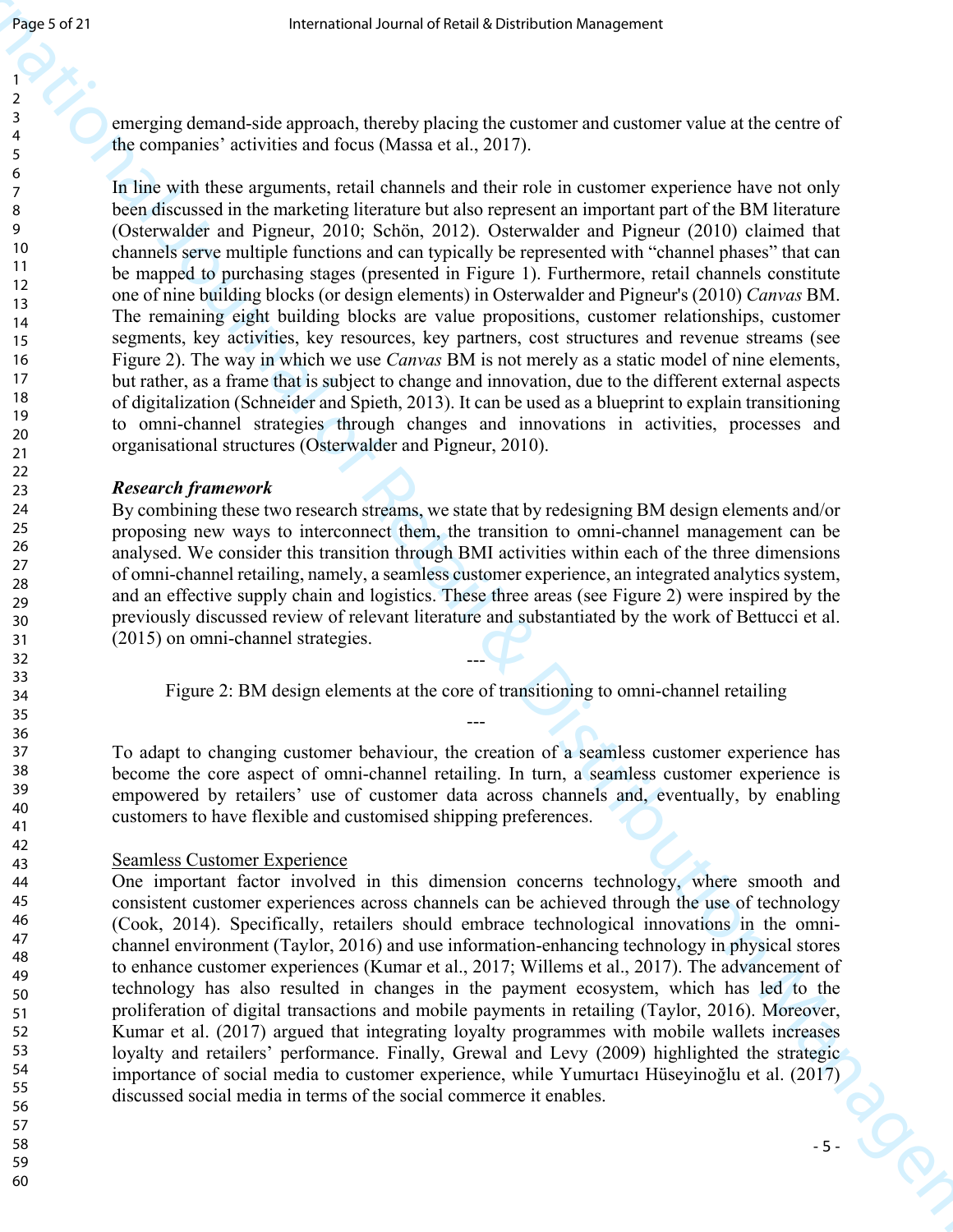## Integrated Analytics System

The second dimension relates to the analysis and use of customer data from one channel and leveraging it for use in another. Neslin and Shankar (2009) discussed the relevance of a single customer view and highlighted customer analysis as an important aspect of customer management when channels are integrated. The data from different touchpoints must be integrated and reflect a common understanding of a customer. Moreover, Kumar et al. (2017) showed that the use of datadriven business insights across channels can result in profitability. Finally, Arora and Sahney (2017) stressed taking advantage of the data acquired in one channel to enhance experiences in another and to have new metrics that are relevant and monitored in all environments.

## Effective Supply Chain and Logistics

The construction of the third dimension finds support from Kozlenkova et al. (2015), who stated that aspects of different functions of supply chain management should be coordinated and integrated across channels, not only for the benefit of retailers but also for creating new value for the end customer. Moreover, they highlighted the importance of reverse logistics, particularly in terms of finding the optimal channel for returns and the associated consequences for all members of the supply chain. This is particularly important, since return management has been shown to contribute to highly complex logistics dynamics (Ghezzi et al., 2012) and as having a significant environmental impact in omni-channel retailing (Giuffrida et al., 2019). Finally, supply chain restructuring seems an inevitable aspect of transitioning to omni-channel management, which in turn will not be possible without organisational flexibility among retailers (Sorescu et al., 2011).

# **Methodology**

International Source of restricts the results of restricts whereas were<br>
2.4  $\frac{1}{2}$ <br>
1. The contract of  $\theta$  is the restricted by the analysis and are of custometed the relevance of a given<br>
2.4  $\frac{1}{2}$  exception Man Case studies are commonly used to capture the view of a range of aspects and to provide in-depth insights into the context of a researched phenomenon. Multiple case studies provide opportunities for capturing dynamics, change and transition (Eisenhardt, 1989; Yin, 2014). In our study, using a multiple case study approach, the data were acquired using a questionnaire sent to 13 firms across three Italian retailing sectors. These companies were from fashion, bookstores and media, and consumer electronics sectors. All the companies, at the time, had both a physical and online presence. Furthermore, the questionnaire collected data on the retailers' usage of the mobile channel and channel integration exemplar functionality (click & collect). Conversely, shopper behaviour examples of cross-channel activities, such as showrooming were not included, as they are not directly observable or controlled by retailers. This data allowed us to compare cases across product segments and retail channels, which is in accordance with the multiple case study method developed by Eisenhardt (1989), and supports the research problem at hand. The interviewed firms all operate in Italy, and some have a global presence. We argue that the case studies are internationally representative, particularly since trends in retailing are becoming more similar around the world (Yumurtacı Hüseyinoğlu et al., 2017).

To create a more comprehensive understanding of the data collected using the questionnaire and to corroborate our findings, we also collected comments provided during a roundtable discussion with managers. In this paper, we discuss three companies that are used to exemplify three pioneering firms' current strategies, activities and practices; for the sake of convenience, we address them as case examples, as Weill and Olson (1989) similarly did. These are the companies that stood out in terms of their activities and enthusiasm for working on omni-channel management: OVS, a traditional brick and mortar retailer, Luxottica, an original glass producer for different brands of glasses, ePrice (formerly Banzai), a pure e-commerce retailer. OVS was

60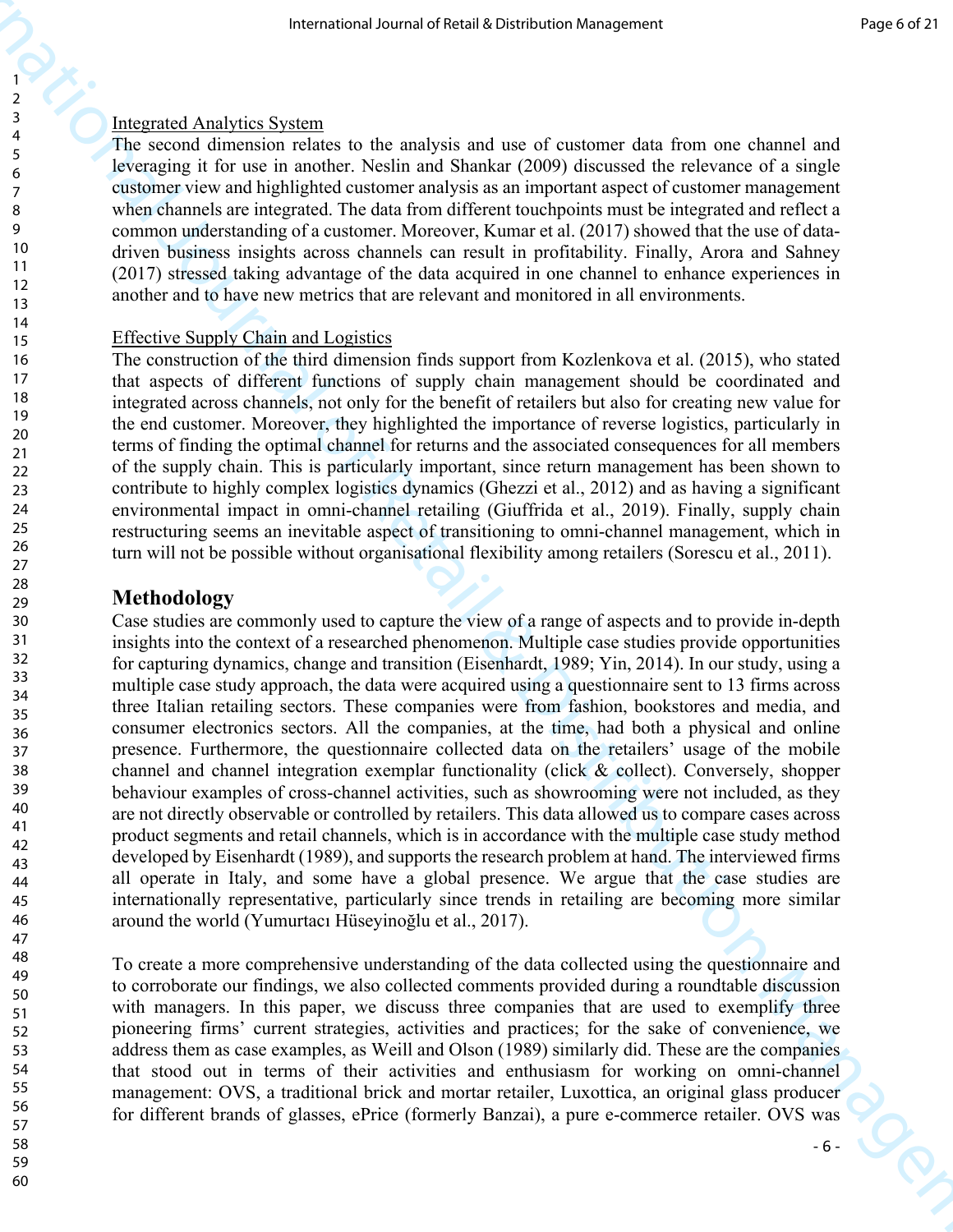represented by its e-commerce director, Luxottica was represented by its e-commerce operations director, and ePrice was represented by its chief operations officer. We used their statements, which were given during the discussion, as we believe they are sufficient for explicating their activities and for devising general findings regarding transitioning to omni-channel strategies. In addition, we used their statements to capture knowledge about how practitioners responsible for omni-channel strategies approach the transition to an omni-channel retailing model.

We also used other sources of public data from retailers' websites, press releases, reports, and strategic announcements. Moreover, we examined online stores and mobile applications for available features, such as store and product information, shopping lists, QR scanners, payment functionality and options, delivery, pick-up and return options. These observations were used to enrich our understanding of cases, activities and approaches to omni-channel management.

To discuss and present results, we used the frameworks in Figure 1 and Figure 2. Furthermore, we used a *Canvas* representation of a BM for data analysis since we deemed participants' use of vocabulary to be consistent with a *Canvas* BM and thus suitable for ours study. Finally, concerning data analysis, one of the authors had the primary responsibility of gathering data and conducting the initial analysis. Others were in charge of pointing out areas requiring more data and later offered alternative explanations for developing findings. These measures were taken to avoid single author bias concerning findings and to enhance the credibility of the study.

## **Findings**

All 13 companies in the empirical analysis had a physical and online web-based store and a mobile web page (i.e. a web page optimised for a smartphone environment) (see Table 1). The majority of the companies offered mobile applications for a smartphone, which primarily provide customers with functionality in the pre- and post-purchase stages, for example, additional information about products, frequently asked questions, and order tracking. Some companies did not offer mobile commerce over mobile applications. This was likely related to the current changing payment ecosystem, which involves factors such as regulations, different (local and global) solutions in the market, and adoption barriers.

Table 1: Offered functionalities across three retail product segments ( $\checkmark$  = provides; — = does not provide)

---

---

**Fractional Source of the state of the state of the state of the state of the state of the state of the state of the state of the state of the state of the state of the state of the state of the state of the state of the** Click & collect functionality exemplifies the level of integration between online and physical stores. For consumer electronics and books segments, this functionality was offered in all instances, whereas for the fashion segment, this was a more erratic situation; some retailers also offered services such as pick & pay, particularly in cases where payment via an application was not possible (e.g. company 12). This service, similar to the click  $\&$  collect service, allows the customer to order a product in an online environment and to pay and collect it in a physical store. This service is a typical example of a transitional offering, up to the point where all the functions of an omni-channel approach become available. Furthermore, considering both columns in Table 1 ("mobile application" and "click & collect"), it can be inferred that some retailers have opted for thorough development of either a mobile application or a click & collect service, while others have developed both. Our analysis suggests that retailers work on both functionalities in parallel, only to see one successfully implemented before the other. Nevertheless, retailers do tend to first enable a mobile channel for pre- and post-purchase stage functionalities and then introduce mobile

- 7 -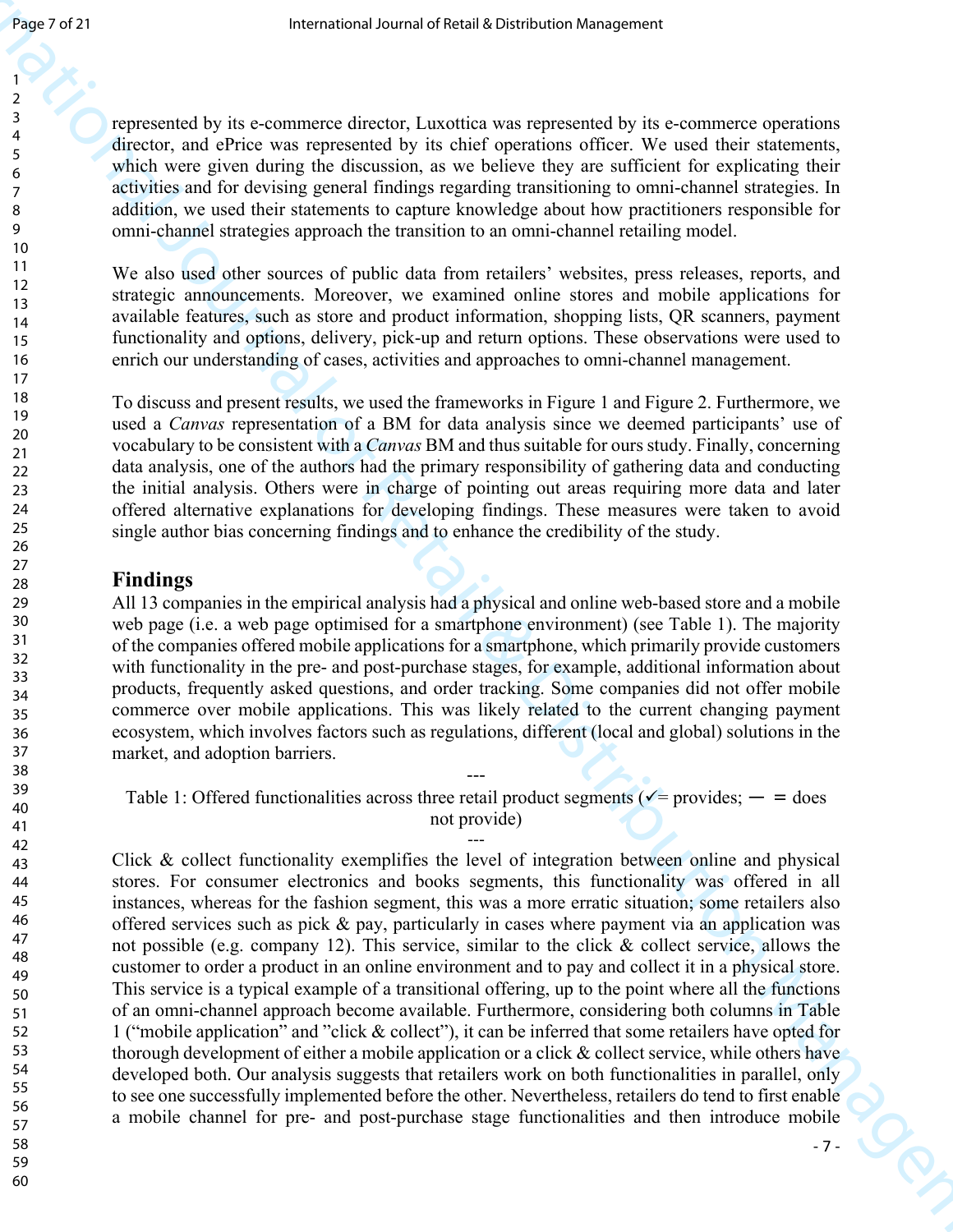commerce. However, additional data is needed to understand these outcomes and the factors hindering further integration and use of the mobile channel.

Internation Journal of Results Are nontent when a weak in the formula of the state of the state of the state of the state of the state of the state of the state of the state of the state of the state of the state of the s It is nevertheless clear in our study that consumer electronics and bookstore and media categories are on average more advanced than fashion and apparel, in terms of using the mobile channel and the integration of channels. These segments are the ones that initially experienced competition from large Internet organisations, such as Amazon and eBay, and had to work progressively as a result to integrate channels and create unique customer experiences early on. Moreover, consumer electronics and media are characterised as products that do not necessarily need to be touched prior to purchasing. Products from the fashion segment, in contrast, have long been shopped for in physical stores, mostly because customers need to touch these products and experience them before purchasing. This has also been changing recently, with home deliveries and returns being much more available. However, this puts additional pressure on the supply chain and logistics of omni-channel retailing. Furthermore, the fashion segment provides rather diverse but nonetheless particular insights, and the fashion industry's specific contextual variables (including cost pressure, quality, globally dispersed supply networks and high demand uncertainty) significantly influence brands' retail strategies as they relate to channel integration and a general approach to omni-channel management.

Despite these differences, examples of retailers can be found in each of the product segment groups that have enabled the entire mobile channel for use and that have implemented click & collect functionality. These examples feature both mono- and multi-brand retailers. As such, it is not always the case that channel integration works better with mono-brand retailers. We discovered that legacy IT systems, separately designed for each channel, act as one of the main barriers to integration and that conditions for omni-channel offers will emerge with new technology and significant development. One of the fashion retail cases that creates and markets multiple brands (company six) has been working towards the omni-channel approach by investing in technologically advanced projects. This will help to create a seamless customer experience by using RFID technology installed in physical stores and will assist in achieving an effective supply chain and logistics.

To deepen these findings, three companies (OVS, Luxottica and ePrice) were used to illustrate in more detail the integration efforts related to omni-channel and adaptation to the changing business environment. Examples of the strategies of these three specific retailers are structured and analysed with the help of the three dimensions mentioned previously.

#### *Seamless Customer Experience*

OVS' e-commerce director mentioned that its customers are engaging in more webrooming while shopping in a physical store than previously. This is a very clear indication of customers using more than one channel during the same purchase. What also occurs, however, is that people often leave a physical shop because they do not, for example, find a desired size when shopping for clothing, which leads to a lost sale. This clearly shows that retailers are not sufficiently prepared, since, for example, no in-store technology can help customers order a product in their desired size. Creating a seamless customer experience means that customers should be able to view product availabilities across channels. OVS' representative explained that they introduced e-commerce with a very clear desire to create synergy between online and offline channels; in-store interactive digital kiosks can potentially help with the recovery of some sales and maybe even enable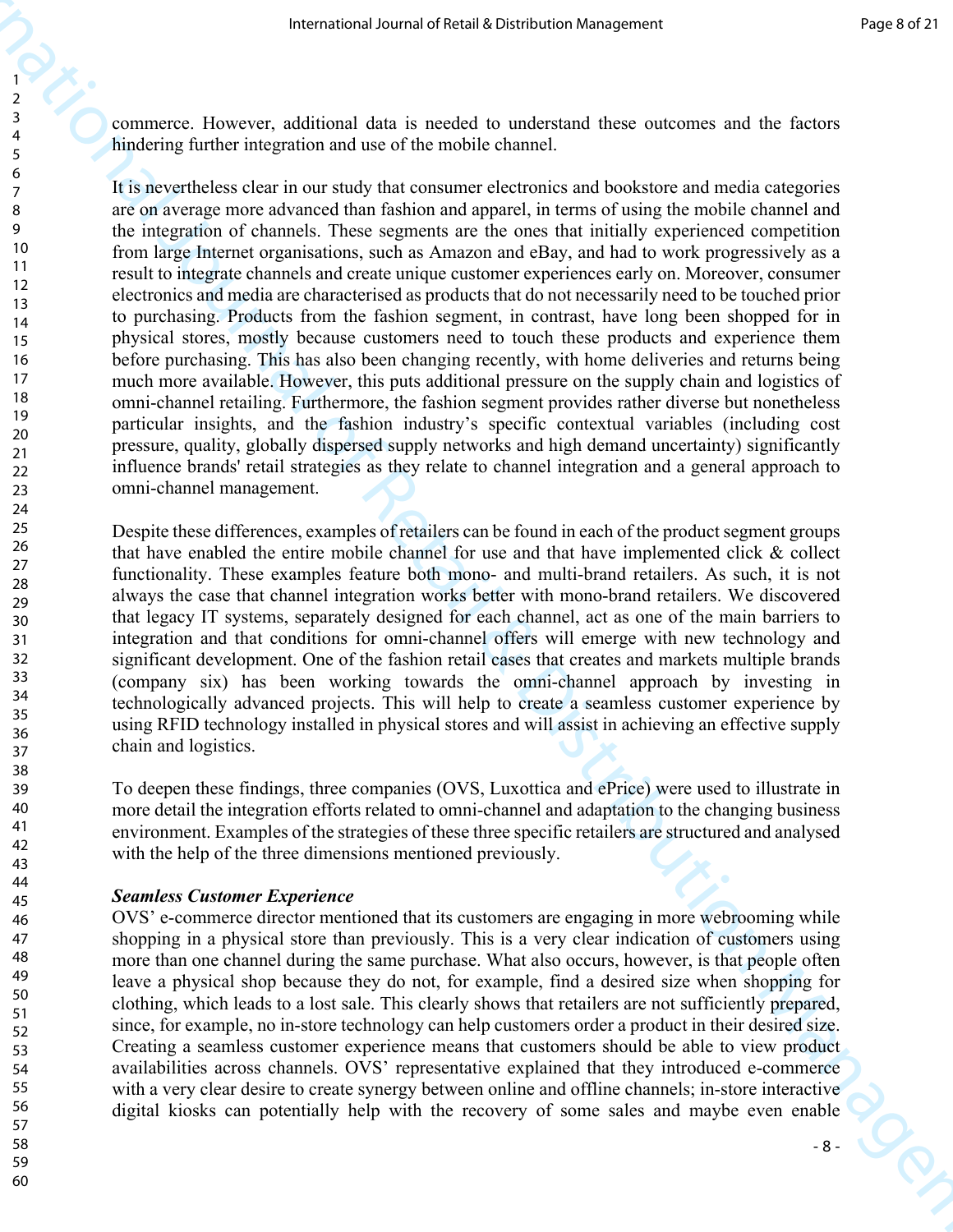**Example 20**<br> **Example 20**<br> **Example 20**<br> **Example 20**<br> **Example 20**<br> **Example 20**<br> **Example 20**<br> **Example 20**<br> **Example 20**<br> **Example 20**<br> **Example 20**<br> **Example 20**<br> **Example 20**<br> **Example 20**<br> **Example 20**<br> **Example 20** reservation of a product in one physical store at the time the customer searches for it in another physical store. These intentions reflect clear ideas for customer relationship change, motivated by both the intention to acquire and retain new customers through channel integration. Moreover, such retail activities can potentially create a lock-in effect and affect innovations at the purchasing stage. Luxottica's representative stated that the company was in the process of evolving their channel strategy and in the process of consolidating different channel aspects to increase capabilities and improve the customer experience while still needing to develop customers' mobile experience. For us, these statements reflect their plans to change and improve customer value propositions through channel integration.

In-store technology can positively contribute to bridging that gap between product availability in different channels and represents a potential key resource for retailers. OVS' representative mentioned that Wi-Fi access and click & collect services are, in this regard, the basic features required but also added that something extra was needed. For example, OVS' "magic fitting room" is an interactive dressing room that can suggest products that will best fit with what a customer is in the process of trying on.

As OVS was the company that worked the most on the customer experience, it is understandable that it believes that customers can become bloggers and contributors to the retailer's social world. One of the factors involved here is social customer engagement. It is no longer sufficient to trust "word-of-mouth"; creating an experience is needed by engaging customers to act on their own and to post online material that promotes the brand. In other words, organisations must turn customers into their own partners, or maybe even into resources of brand promotion, while enhancing their relationships at the same time.

#### *Integrated Analytics System*

To follow customers' changing shopping behaviour and create additional value through customer experience, an integrated analytics system is needed, in which integrated data analytics serves as the backbone of all front-end retail activities. For example, ePrice reported that customers prefer more options and direct services. It therefore takes the position that with data analytics, companies such as Amazon (or ePrice) will take over the market share and become next-generation leaders, rather than multi-channel actors such as UnieEuro or MediaWorld.

Being an online pure player, ePrice, like Amazon, has the option of developing systems that work across channels and utilising personalisation and single customer views to offer unique services and experiences. Only ePrice has a physical presence dedicated to delivery, and as such, its integration activities are less complex, since web and mobile commerce both occur online. Furthermore, ePrice studies the customer journey to observe different behaviours in relation to the types of products purchased. The company conducts extensive research to fulfil clients' needs. Moreover, by relying on data analytics and customer journey analyses as new key resources, changes in value propositions can also be expected.

Other retailers with physical stores, such as OVS, also work to provide value for customers by having integrated analytics systems. The real goal is to enable technology for one-to-one interaction with clients based on a multi-level marketing approach, according to the company's representative. Sales agents must accept that online channels are not forms of competition; they<br>
-9.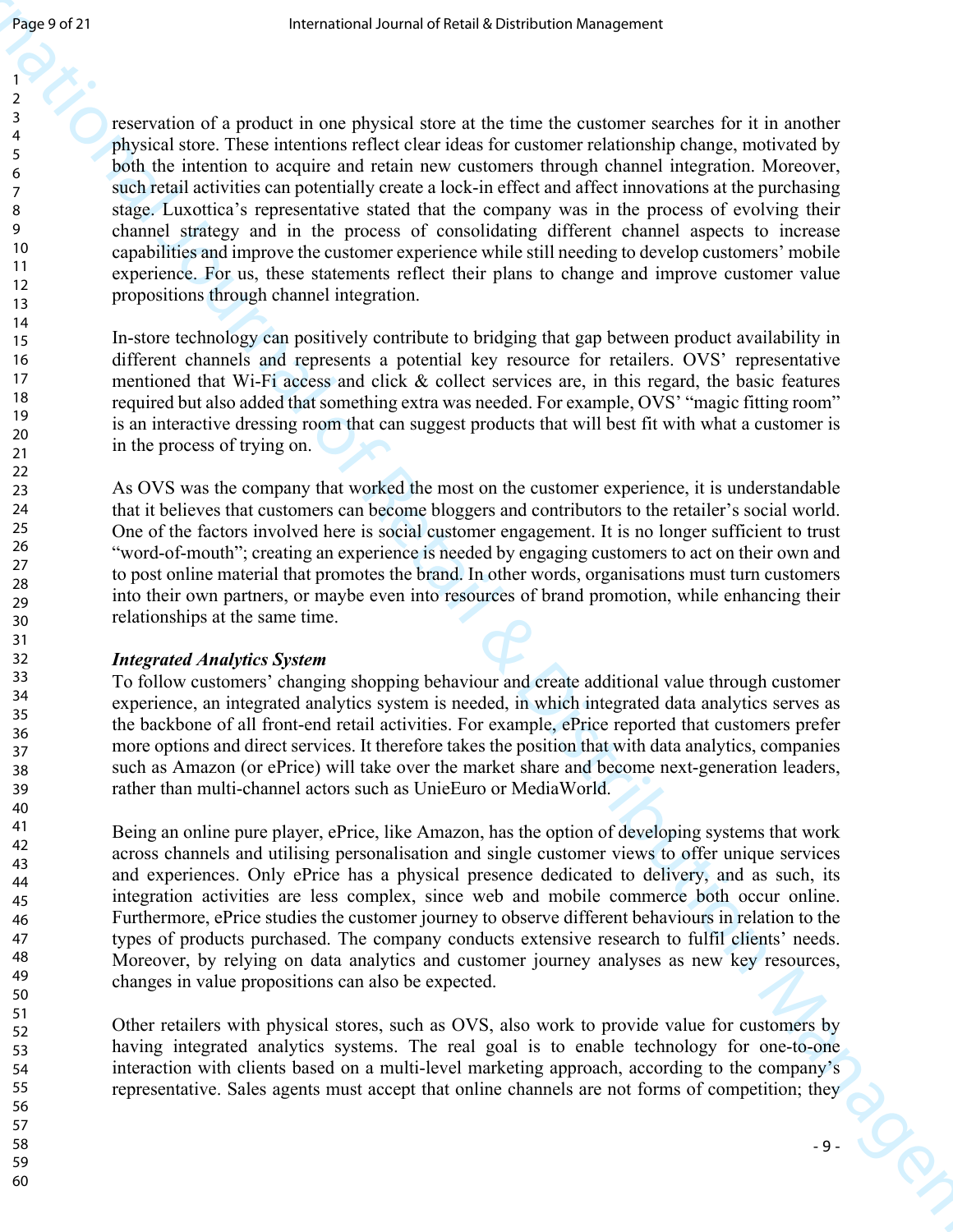are simply new key resources that a retailer can use. The representative also added that a mobile application is better than a loyalty card and that the final goal is always to satisfy the customer.

#### *Effective Supply Chain and Logistics*

International Source of Results Automatic Weitscher Also absolute the subsection of the subsection of the subsection of the subsection of  $\frac{1}{2}$  and  $\frac{1}{2}$  and  $\frac{1}{2}$  and  $\frac{1}{2}$  and  $\frac{1}{2}$  and  $\frac{1}{2}$  and As mentioned, ePrice does not have physical stores, but does have physical delivery points. The company's COO stated that it takes a twofold approach. On the one hand, it offers a pick & pay solution, where the customer chooses a product online but collects and pays for it at a physical point. On the other hand, they are locally oriented by investing and using different distribution channels at the "last mile". These aspects depend on the retailer's partnerships and primarily reflect the organisation's model, which should support an effective supply chain and logistics. Furthermore, ePrice offers its customers the option to return a product to a delivery point or to pay for a courier return, which is a common practice among online pure players.

Luxottica, in contrast, has different B2C brands but a single back end. The company has a vertical organisational structure, as its representative stated, and has experienced challenges in terms of how to choose a supply chain for good integration between channels. Such an organisational structure proved to be a good approach for Luxottica, and the company is currently proud that it can deliver a custom-made product anywhere in the world within four-to-five days, thanks to their supply chain. This is an example of resource redesign to fit current needs.

OVS may be a unique case, as the return aspect of an effective supply chain and logistics plays a significant part in value proposition. OVS supports all three channels and allows returns across them. This means that even if a purchase was made via a web-based store, a product can be returned to a physical store. This is yet another feature contributing to the case of good practice in omnichannel retailing.

#### *Summary of the three illustrative cases*

Based on the previously discussed information, it can be inferred that OVS focuses on a seamless customer experience and the use of in-store technology in the first two purchasing stages. Alternatively, ePrice focuses on analyses of customer data (integrated analytics system) and purchase behaviour, while Luxottica places an emphasis on an effective supply chain, with an additional focus on demand and delivery (third purchasing stage). These three cases represent different approaches for pursuing an omni-channel strategy, but all three companies have in common a focus on customer needs. Figure 3 presents examples and opportunities that retailers may find worth exploring across the three purchasing stages.

> --- Figure 3: Retail industry use cases alongside the customer journey ---

## **Discussion and conclusion**

In this paper, the researchers investigated the omni-channel strategies that aim to establish a focus on enhancing customer experience and organisational performance throughout three channels offered by an organisation (Verhoef et al., 2015). Moreover, the paper uses a BM perspective (Osterwalder and Pigneur, 2010; Sorescu et al., 2011; Teece, 2010) to address retail digitalization, as discussed by Hagberg et al. (2016), to illustrate various activities and innovations that happen at the retailer-customer interface and how this impacts retailers' overall value architecture. We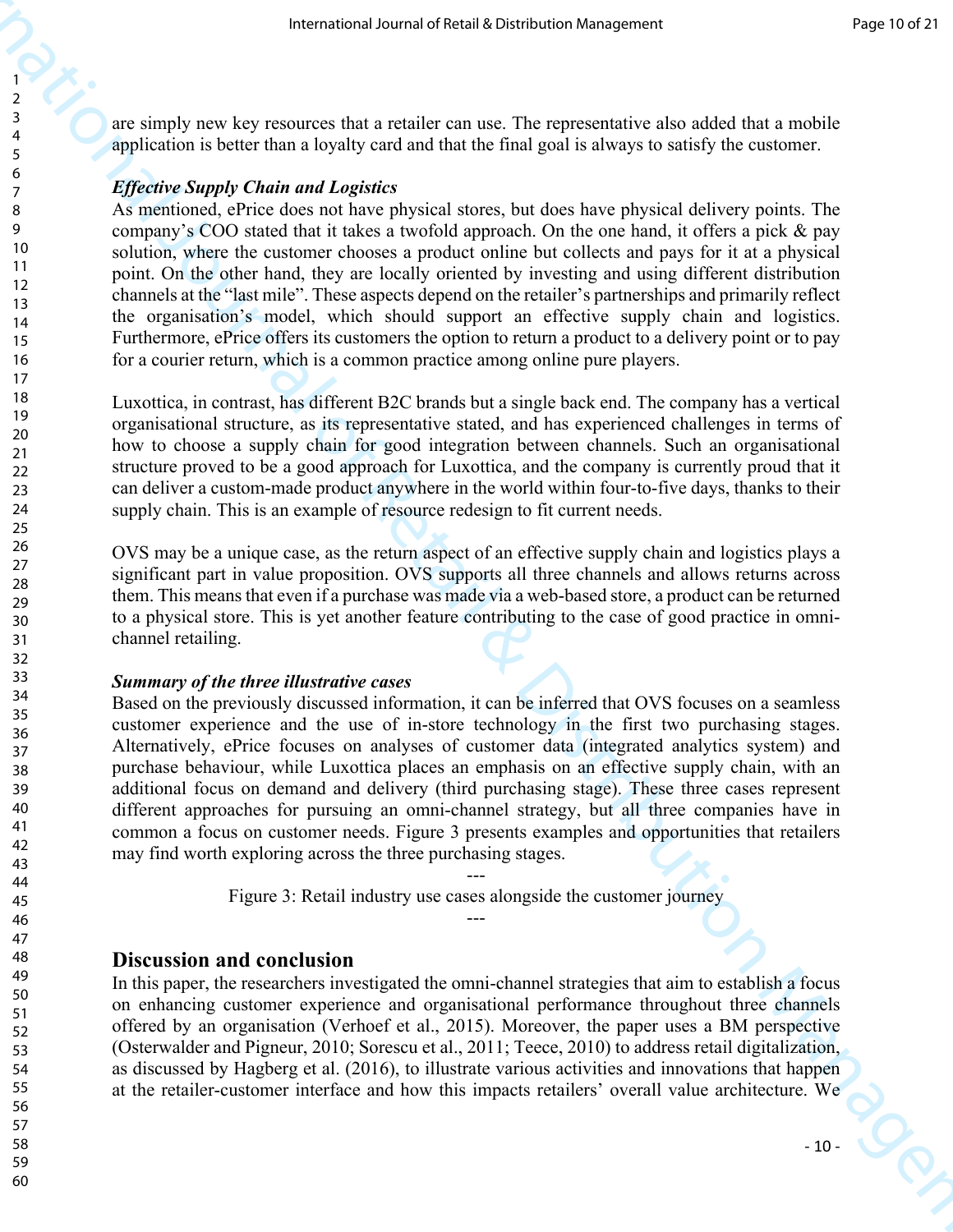have adhered to the call by Hagberg et al. (2017) to collect data about practical examples of digitalization and to Teece's (2018) call for understanding BMI within different industries.

Fractional of the collective of Retail Associates the system of Retail Associates of Retail Associates and COU in the collective of Retail Associates and COU in the collective of Retail Associates and Associates and Assoc Herein, a framework is proposed that highlights three dimensions that mark successful coordination and integration of retail channels, enabling a transition to omni-channel retailing. Specifically, these dimensions are a seamless customer experience, integrated data analytics, and an effective supply chain and logistics (see Figure 2). Furthermore, by looking into retailers' adaptive activities in relation to the pursuit of an omni-channel strategy through these three dimensions, we identified the main required changes in BM design elements in response to a posed research question. We have observed that these changes are epitomized by new value propositions and value delivery designs. The former is reflected through enhancing the customer experience by the use of technology, while the latter embodies partnerships within the value network. Moreover, for each dimension, we identified the relevant BM elements that have been restructured for an omni-channel strategy as follows. For a seamless customer experience, a value proposition element should be redesigned, and activities surrounding customer relationship management should be rethought. The focus here should be on the mobile experience and enhancing it by enabling product scanning in physical stores, membership schemes and different mobile payment options. To develop an integrated analytics system, new knowledge creation activities that drive business should be explored. Here, data generated on users' mobile devices can play a crucial role in redesigning certain BM elements. Finally, for an effective supply chain and logistics, evolving partnerships in value networks and activities related to demand and delivery fulfilment should be considered (see Table 2).

--- Table 2: BM innovations relevant for the management of retail transformation ---

Additionally, although different analysed companies had different approaches to omni-channel strategies, each began by addressing one of the dimensions therein, and in doing so, they all shared a common motif: satisfying customer needs. A focus on the customer has been highlighted as the basis for retailers' BM by Sorescu et al. (2011). In the current omni-channel environment, this has become a central concept. Consistent with previous reports (e.g. Hagberg et al., 2017), our study confirms visible changes to retail formats that combine physical and digital aspects to address customer needs (see Figure 3). These changes, reflected through BMI activities, create value for customers while enabling retailers to appropriate value. In addition, our study emphasises the importance of the delivery of value in terms of interacting with customers, and how a product is sold (i.e. value proposition).

**PO20** Moreover, it is interesting to note that, despite observing diverse value configurations – and diverse BMs in each of the retail sectors as a result – we did not observe diverse ideas about the focus on enabling frictionless interaction with the customer across different channels. For example, the physical stores of fashion retailers have traditionally been viewed as spaces of inspiration for customers, and the BM surrounding such a value proposition is seen as relatively unique; however, with an omni-channel approach, such sector particularity is increasingly diminishing. This may suggest that even though particular sectors do dictate specific BM designs, the current focus on customer needs is establishing a relatively stable idea behind omni-channel retailing BMs. This finding will require further research to be deepened and confirmed.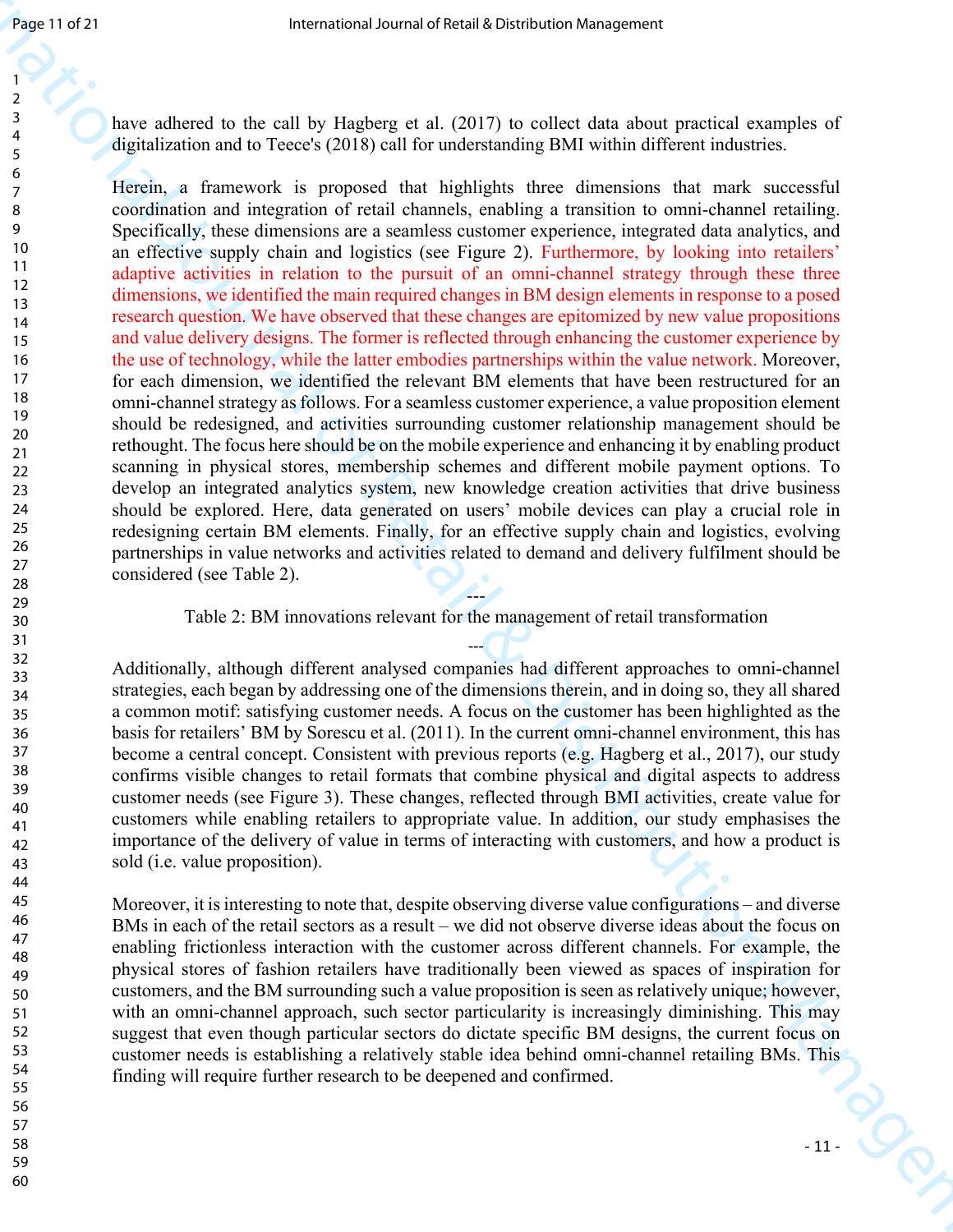### *Implications for research*

Internation learned texts is a trichain wheneverse.<br>
International of the constrained international of the constrained international of the constrained international of the constrained international of the constrained int We conclude that research about organisations transitioning to omni-channel retailing can benefit from a more integrated approach. Our study highlights the importance of a BM perspective in current retail transformation and in the digitalization process of a retailer-customer interface (Hagberg et al., 2016). In addition, contributing to the lack of theoretical embeddedness of research in omni-channel retailing (Galipoglu et al., 2018), our study highlights the usefulness of a BM perspective as one that integrates marketing, operations and logistics aspects and that, as such, can provide a comprehensive view for analysing all aspects of a business and its transformation. We also propose that BM innovation aspects cannot only be explained through value creation and appropriation, as reported by Sorescu et al. (2011); we posit that framing the benefits of new logistics models as new value propositions and organising them in coordination with partners within the value delivery dimension must also be reflected on. The consideration of proposition and delivery value dimensions as components of retail BMs is also suggested by Cao (2014). Moreover, in accordance with the proposed pillars of omni-channel retailing by Bettucci et al. (2015), we put forward a comprehensive framework that can help researchers delimit and focus their studies to one of the omni-channel dimensions. Finally, it is important to highlight that organisational structure will have to be updated so that a company's strategy is aligned with omnichannel management and the specific style of stores in each of the channels. Therefore, new activities, networks and information systems have to be developed to support omni-channel management.

#### *Implications for practitioners*

This study offers three implications in a managerial context. First, understanding the extent to which the mobile channel is used by retailers in each retailing segment will help managers make informed decisions and benchmark the functionalities and services offered by the competition. We offer a brief description of mobile channel use across three retail segments and highlight the factors that can help managers make strategic decisions about omni-channel business approaches. We observe that none of the product segments fully employ the mobile channel, leaving significant room for advancement and growth. Secondly, the paper identifies and analyses company cases within each of the proposed dimensions and across the customer journey (see Figure 3), offering managers a way to prioritise aspects that should be addressed during the implementation of an omni-channel strategy. Finally, managers dealing with digital development should keep in mind the importance of data analytics based on data acquired through in-store technology and through tracking customer behaviour via customers' devices. New competencies and activities should be developed to be able to adequately use this data and to plan and optimise operations and customer experiences across different channels and touchpoints.

#### *Limitations and future avenues of research*

We hope that this study helps both academics and practitioners to understand current changes in the retailing environment and BMIs in response to these changes. However, we are aware of the limitations of the study, such as focusing on only three retailing channels and only incorporating aspects regarding click  $\&$  collect functionality in our questionnaire, while leaving out elements related to purchase behaviour and social media. We aimed to provide a broader understanding of the phenomena at hand, rather than focusing on micro facets. By leveraging three illustrative cases, we employed roundtable testimonies to complement publicly available data. We are aware of the limitations in terms of an inability to gain the same depth of data that potentially could have been obtained with multiple interviews. This aspect, combined with the fact that a case study design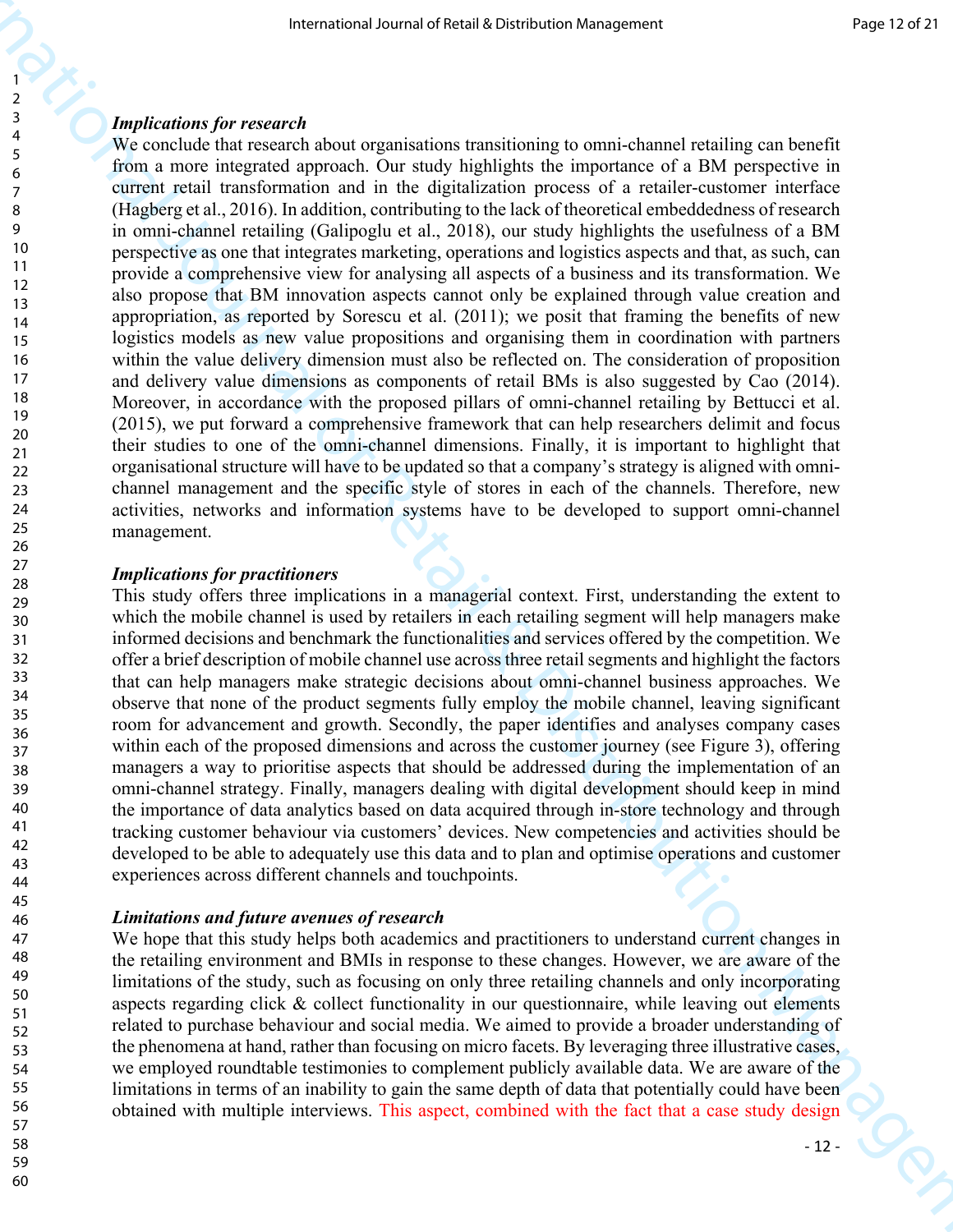60

From 1983 1973)<br>
International terms internal of Retail & Steringte Management of Retail & Altimation and<br>  $\frac{1}{2}$  of the Baranchi and the Altimative Company of the Baranchi and the Altimative Company of the Baranchi an introduces limitations to generalisability, has not been identified as a problem, since the aim of this study was to explore current omni-channel strategies and expand existing knowledge on the topic. In line with this argument, we offer future research avenues that can potentially verify and extend our findings. A study that uses a mixture of quantitative and qualitative methods will be of significant value for testing our findings on a larger sample and in different markets. Further studies can also address questions that reflect adaptability and the importance of each of the retail BM design elements in each of the stages of the customer journey. For example, researchers can focus on the purchasing stage and analyse which BM design elements to change and how, based on the adoption and integration of mobile payments in the purchasing process. Additionally, researchers can observe the BMIs required for following up on the customer journey and how they may change in contemporary and redesigned physical stores. Such topics reflect the future research to be carried out as a result of the current study.

## **References**

- Amit, R. and Zott, C. (2001), "Value creation in E-business", *Strategic Management Journal*, Vol. 22 No. 6–7, pp. 493–520.
- Arora, S. and Sahney, S. (2017), "Webrooming behaviour: a conceptual framework", *International Journal of Retail & Distribution Management*, Emerald Publishing Limited , Vol. 45 No. 7/8, pp. 762–781.
- Baxendale, S., Macdonald, E.K. and Wilson, H.N. (2015), "The Impact of Different Touchpoints on Brand Consideration", *Journal of Retailing*, New York University, Vol. 91 No. 2, pp. 235–253.
- Beck, N. and Rygl, D. (2015), "Categorization of multiple channel retailing in Multi-, Cross-, and Omni-Channel Retailing for retailers and retailing", *Journal of Retailing and Consumer Services*, Elsevier, Vol. 27, pp. 170–178.
- Berman, B. and Thelen, S. (2004), "A guide to developing and managing a well-integrated multichannel retail strategy", *International Journal of Retail & Distribution Management*, Vol. 32 No. 3, pp. 147–156.
- Bettucci, M., D'Amato, I., Perego, A. and Pozzoli, E. (2015), "Omnicanalita. Come integrare i processi fisici e digitali per una seamless customer experience", *Logistica Management*, pp. 72–75.
- Bezes, C. (2016), "Comparing online and in-store risks in multichannel shopping", *International Journal of Retail & Distribution Management*, Vol. 44 No. 3, pp. 284–300.
- Blut, M., Teller, C. and Floh, A. (2018), "Testing Retail Marketing-Mix Effects on Patronage: A Meta-Analysis", *Journal of Retailing*, Vol. 94 No. 2, pp. 113–135.
- Brynjolfsson, E., Jeffrey Hu, Y. and S. Rahman, M. (2013), "Competing in the Age of Omnichannel Retailing", *MIT Sloan Management Review*, Vol. 54 No. 4, pp. 23–29.
- Burnes, B. and Towers, N. (2016), "Consumers, clothing retailers and production planning and control in the smart city", *Production Planning & Control*, Vol. 27 No. 6, pp. 490–499.
- Cao, L. (2014), "Business Model Transformation in Moving to a Cross-Channel Retail Strategy: A Case Study", *International Journal of Electronic Commerce*, Vol. 18 No. 4, pp. 69–96.
- Cook, G. (2014), "Customer experience in the omni-channel world and the challenges and opportunities this presents", *Journal of Direct, Data and Digital Marketing Practice*, Vol. 15 No. 4, pp. 262–266.
- Cortimiglia, M.N., Ghezzi, A. and Frank, A.G. (2015), "Business model innovation and strategy making nexus: evidence from a cross-industry mixed-methods study", *R&D Management*, Vol. 46 No. 3, pp. 414–432.

- 13 -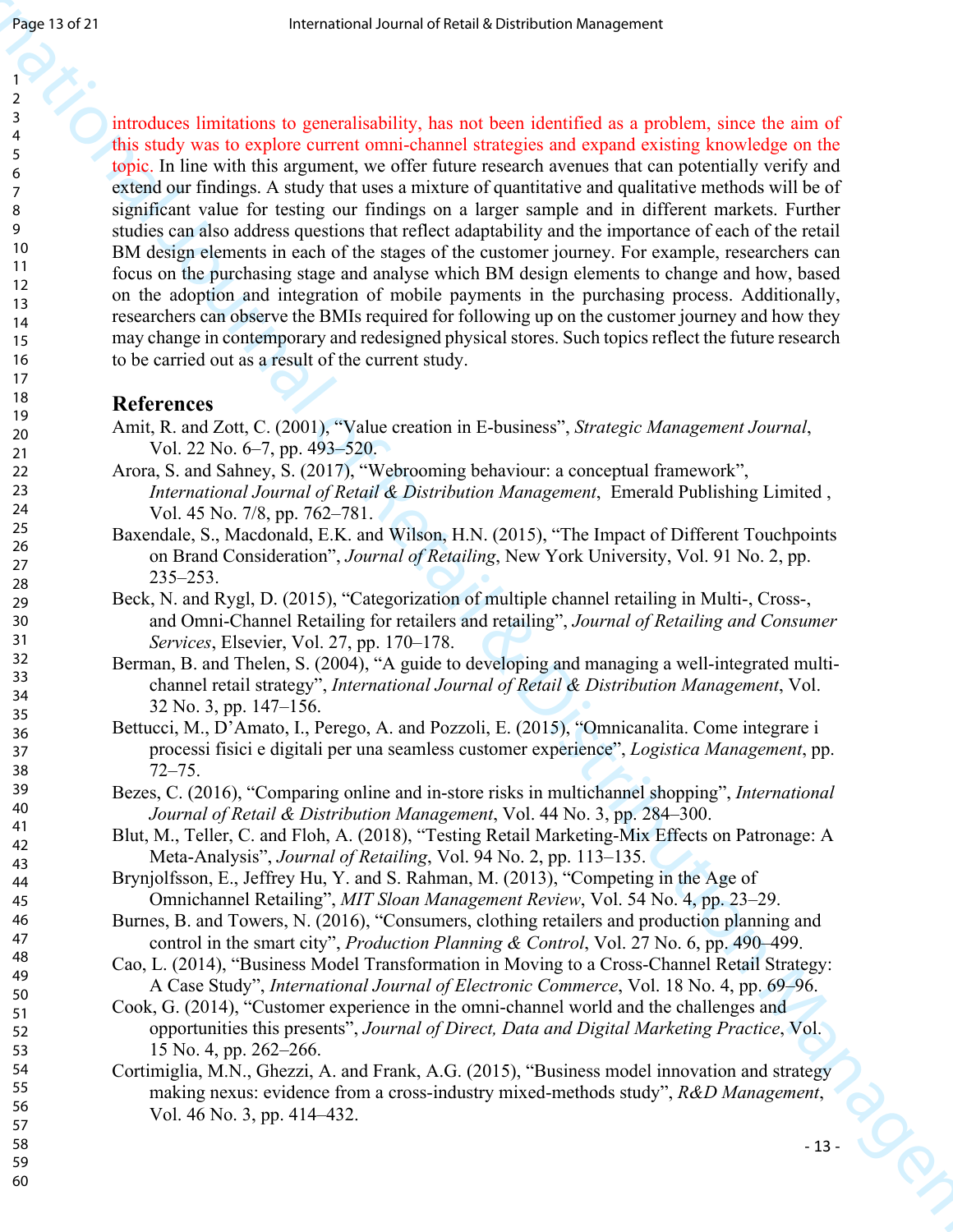Demil, B. and Lecocq, X. (2010), "Business model evolution: In search of dynamic consistency", *Long Range Planning*, Vol. 43 No. 2–3, pp. 227–246.

- Dennis, C., Alamanos, E., Papagiannidis, S. and Bourlakis, M. (2014), "Does social exclusion influence multiple channel use? The interconnections with community, happiness, and wellbeing", *Journal of Business Research*, Elsevier B.V., Vol. 69 No. 3, pp. 1061–1070.
- Eisenhardt, K.M. (1989), "Building Theory from Case Study Research", *Academy of Management Review*, Vol. 14 No. 4, pp. 532–550.
- Foss, N.J. and Saebi, T. (2017), "Fifteen Years of Research on Business Model Innovation: How Far Have We Come, and Where Should We Go?", *Journal of Management*, Vol. 43 No. 1, pp. 200–227.
- Frasquet, M. and Miquel, M.-J. (2017), "Do channel integration efforts pay-off in terms of online and offline customer loyalty?", *International Journal of Retail & Distribution Management*, Emerald Publishing Limited , Vol. 45 No. 7/8, pp. 859–873.
- Fulgoni, G.M. (2014), "Please ' Omni-Channel ' Retail Insights and The Consumer ' s Path-to-Purchase How Digital Has Transformed", *Journal of Advertising Research*, Vol. 54 No. December, pp. 1–4.
- Internation Journal of Reside System international Particle in Figure 18.42<br>
2.4 Formula, C. A. (2010). The contrast experiment of American Control of American Control of Retail and Systems (2. A. (2011). The control of T Galipoglu, E., Kotzab, H., Teller, C., Yumurtaci Hüseyinoglu, I.Ö. and Pöppelbuß, J. (2018), "Omni-channel retailing research – state of the art and intellectual foundation", *International Journal of Physical Distribution and Logistics Management*, Vol. 48 No. 4, pp. 365–390.
	- Gallino, S. and Moreno, A. (2014), "Integration of Online and Offline Channels in Retail: The Impact of Sharing Reliable Inventory Availability Information", *Management Science*, Vol. 60 No. 6, pp. 1434–1451.
	- Ghezzi, A. (2014), "The dark side of business models: the risks of strategizing through business models alone", *Strategic Direction*, Vol. 30 No. 6, pp. 1–4.
	- Ghezzi, A., Mangiaracina, R. and Perego, A. (2012), "Shaping the E-Commerce logistics strategy: A decision framework", *International Journal of Engineering Business Management*, Vol. 4 No. 1, pp. 1–13.
	- Gioia, D.A., Price, K.N., Hamilton, A.L. and Thomas, J.B. (2010), "Forging an Identity: An Insider-outsider Study of Processes Involved in the Formation of Organizational Identity", *Administrative Science Quarterly*, Vol. 55 No. 1, pp. 1–46.
	- Giuffrida, M., Mangiaracina, R., Miragliotta, G., Perotti, S. and Tumino, A. (2019), "Modelling the environmental impact of omni-channel purchasing in the apparel industry: the role of logistics", *International Journal of Logistics Systems and Management*, Vol. Forthcomin.
	- Grewal, D. and Levy, M. (2009), "Emerging Issues in Retailing Research", *Journal of Retailing*, Vol. 85 No. 4, pp. 522–526.
	- Grewal, D., Roggeveen, A.L. and Nordfält, J. (2016), "Roles of retailer tactics and customerspecific factors in shopper marketing: Substantive, methodological, and conceptual issues", *Journal of Business Research*, Elsevier Inc., Vol. 69 No. 3, pp. 1009–1013.
	- Grewal, D., Roggeveen, A.L. and Nordfält, J. (2017), "The Future of Retailing", *Journal of Retailing*, Vol. 93 No. 1, pp. 1–6.
	- Groß, M. (2015), "Mobile shopping: a classification framework and literature review", *International Journal of Retail & Distribution Management*, Vol. 43 No. 3, pp. 221–241.
	- Hagberg, J., Jonsson, A. and Egels-Zandén, N. (2017), "Retail digitalization: Implications for physical stores", *Journal of Retailing and Consumer Services*, Vol. 39, pp. 264–269.
	- Hagberg, J., Sundstrom, M. and Egels-Zandén, N. (2016), "The digitalization of retailing: an exploratory framework", *International Journal of Retail & Distribution Management*, Vol.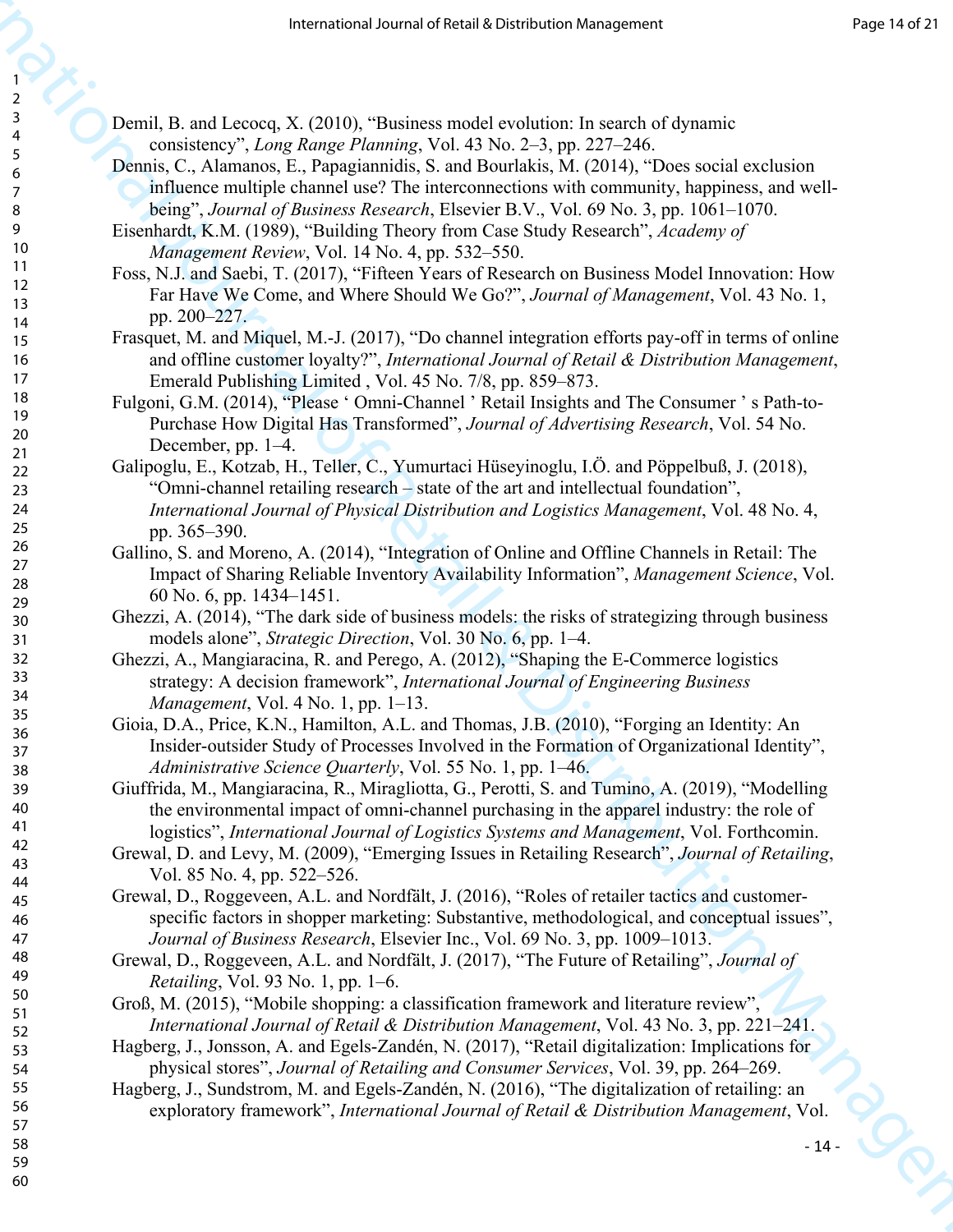| ,                               |  |
|---------------------------------|--|
| 3                               |  |
| 4                               |  |
|                                 |  |
| 5                               |  |
| 6                               |  |
|                                 |  |
| 8                               |  |
| $\mathbf$<br>)                  |  |
|                                 |  |
| 10                              |  |
| 11                              |  |
| $\mathbf{1}$<br>フ               |  |
| $\overline{13}$                 |  |
|                                 |  |
| 1.<br>4                         |  |
| 15                              |  |
| 16                              |  |
| 17                              |  |
| 18                              |  |
|                                 |  |
| 19                              |  |
| 20                              |  |
| $\overline{21}$                 |  |
| $\overline{2}$<br>$\mathcal{P}$ |  |
| $\overline{2}$<br>3             |  |
|                                 |  |
| $^{24}$                         |  |
| 25                              |  |
| 26                              |  |
| 27                              |  |
|                                 |  |
| 28                              |  |
| 29                              |  |
| 30                              |  |
|                                 |  |
|                                 |  |
| $\overline{\textbf{3}}$         |  |
| $\overline{\mathbf{3}}$<br>フ    |  |
| $\overline{\mathbf{3}}$<br>ξ    |  |
| 34                              |  |
| 35                              |  |
|                                 |  |
| 36                              |  |
| 37                              |  |
| 38                              |  |
| 3S<br>冫                         |  |
| 40                              |  |
|                                 |  |
| 41                              |  |
| 42                              |  |
| 43                              |  |
| 44                              |  |
| 45                              |  |
|                                 |  |
| 46                              |  |
| 47                              |  |
| 48                              |  |
| 49                              |  |
| 50                              |  |
|                                 |  |
| 51                              |  |
| 5<br>2                          |  |
| 53                              |  |
| 54                              |  |
| 55                              |  |
|                                 |  |
| 56                              |  |
| 57                              |  |
| 58<br>59                        |  |

60

44 No. 7, pp. 694–712.

- Hosseini, S., Merz, M., Röglinger, M. and Wenninger, A. (2018), "Mindfully going omnichannel: An economic decision model for evaluating omni-channel strategies", *Decision Support Systems*, Vol. 109, pp. 74–88.
- Fractional of the Manusca Control of Retail & Oriental Warshington Management (Figure 2)<br>
1983 Andre Management Andre Management Andre Management Andre Management Andre Management Andre Management Andre Management Andre Johansson, T. and Kask, J. (2017), "Configurations of business strategy and marketing channels for e-commerce and traditional retail formats: A Qualitative Comparison Analysis (QCA) in sporting goods retailing", *Journal of Retailing and Consumer Services*, Elsevier, Vol. 34, pp. 326–333.
	- Karakaya, E., Nuur, C. and Hidalgo, A. (2016), "Business model challenge: Lessons from a local solar company", *Renewable Energy*, available at:https://doi.org/10.1016/j.renene.2015.07.069.
	- Kozlenkova, I. V., Hult, G.T.M., Lund, D.J., Mena, J.A. and Kekec, P. (2015), "The Role of Marketing Channels in Supply Chain Management", *Journal of Retailing*, New York University, Vol. 91 No. 4, pp. 586–609.
	- Kumar, V., Anand, A. and Song, H. (2017), "Future of Retailer Profitability: An Organizing Framework", *Journal of Retailing*, JAI, Vol. 93 No. 1, pp. 96–119.
	- Lemon, K.N. and Verhoef, P.C. (2016), "Understanding Customer Experience Throughout the Customer Journey", *Journal of Marketing*, Vol. 80 No. 6, pp. 69–96.
	- Levy, M., Weitz, B. and Grewal, D. (2019), *Retailing Management*, 10th ed., McGraw-Hill Education, New York.
	- Massa, L., Tucci, C. and Afuah, A. (2017), "A Critical Assessment of Business Model Research", *Academy of Management Annals*, Vol. 11 No. 1, pp. 73–104.
	- Neslin, S. a., Grewal, D., Leghorn, R., Shankar, V., Teerling, M.L., Thomas, J.S. and Verhoef, P.C. (2006), "Challenges and Opportunities in Multichannel Customer Management", *Journal of Service Research*, Vol. 9 No. 2, pp. 95–112.
	- Neslin, S.A. and Shankar, V. (2009), "Key Issues in Multichannel Customer Management: Current Knowledge and Future Directions", *Journal of Interactive Marketing*, Elsevier, Vol. 23 No. 1, pp. 70–81.
	- Osterwalder, A. and Pigneur, Y. (2010), *Business Model Generation*, *A Handbook for Visionaries, Game Changers, and Challengers*, John Wiley and Sons, Inc., Hoboken, New Jersey.
	- Pantano, E. and Priporas, C.V. (2016), "The effect of mobile retailing on consumers' purchasing experiences: A dynamic perspective", *Computers in Human Behavior*, Vol. 61, pp. 548– 555.
	- Piotrowicz, W. and Cuthbertson, R. (2014), "Introduction to the Special Issue : Information Technology in Retail: Toward Omnichannel Retailing", *International Journal of Electronic Commerce*, Vol. 18 No. 4, pp. 5–16.
	- Pousttchi, K., Schiessler, M. and Wiedemann, D.G. (2009), "Proposing a comprehensive framework for analysis and engineering of mobile payment business models", *Information Systems and E-Business Management*, Vol. 7 No. 3, pp. 363–393.
	- Saghiri, S.S., Bernon, M., Bourlakis, M. and Wilding, R. (2018), "Omni-channel logistics special issue", *International Journal of Physical Distribution & Logistics Management*.
	- Schneider, S. and Spieth, P. (2013), "Business Model Innovation: Towards an Integrated Future Research Agenda", *International Journal of Innovation Management*, Vol. 17 No. 01, pp.  $1 - 34$ .
	- Schön, O. (2012), "Business Model Modularity–A Way to Gain Strategic Flexibility?", *Controlling & Management*, Vol. 2, pp. 73–78.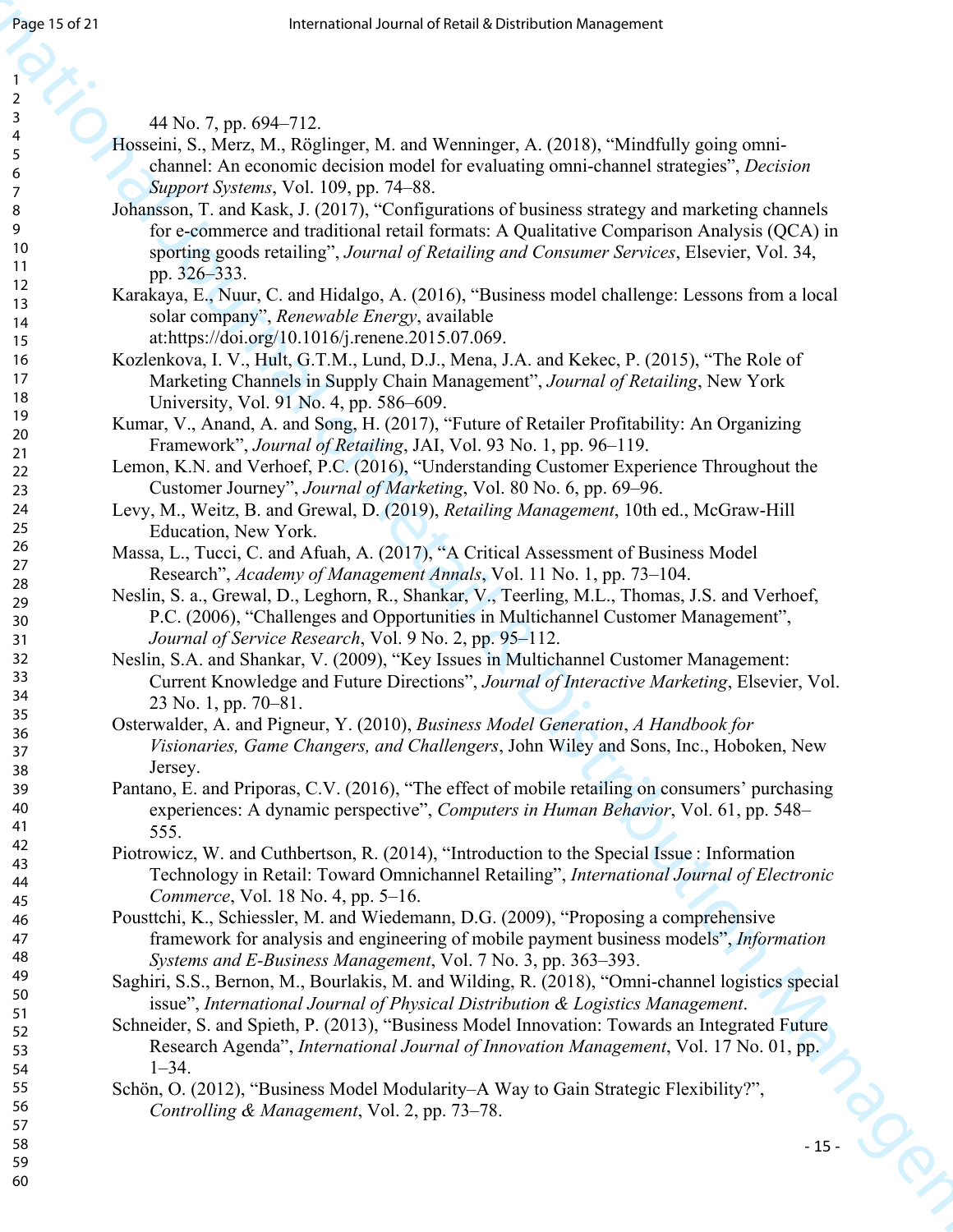- Sit, J.K., Hoang, A. and Inversini, A. (2018), "Showrooming and retail opportunities: A qualitative investigation via a consumer-experience lens", *Journal of Retailing and Consumer Services*, Elsevier Ltd, Vol. 40 No. August 2017, pp. 163–174.
- Sorescu, A., Frambach, R.T., Singh, J., Rangaswamy, A. and Bridges, C. (2011), "Innovations in retail business models", *Journal of Retailing*, New York University, Vol. 87 No. SUPPL. 1, pp. S3–S16.
- Taylor, E. (2016), "Mobile payment technologies in retail: a review of potential benefits and risks", *International Journal of Retail & Distribution Management*, Vol. 44 No. 2, pp. 159– 177.
- Teece, D.J. (2010), "Business Models, Business Strategy and Innovation", *Long Range Plann.*, Elsevier Ltd, Vol. 43 No. 2--3, pp. 172–194.
- Teece, D.J. (2018), "Business models and dynamic capabilities", *Long Range Planning*, Pergamon, Vol. 51 No. 1, pp. 40–49.
- Tongur, S. and Engwall, M. (2014), "The business model dilemma of technology shifts", *Technovation*, Elsevier, Vol. 34 No. 9, pp. 525–535.
- Verhoef, P.C., Kannan, P.K. and Inman, J.J. (2015), "From Multi-Channel Retailing to Omni-Channel Retailing. Introduction to the Special Issue on Multi-Channel Retailing.", *Journal of Retailing*, New York University, Vol. 91 No. 2, pp. 174–181.
- Verhoef, P.C., Lemon, K.N., Parasuraman, A., Roggeveen, A., Tsiros, M. and Schlesinger, L.A. (2009), "Customer Experience Creation: Determinants, Dynamics and Management Strategies", *Journal of Retailing*, Vol. 85 No. 1, pp. 31–41.
- Visnjic, I., Neely, A. and Jovanovic, M. (2018), "The path to outcome delivery: Interplay of service market strategy and open business models", *Technovation*, Elsevier Ltd, Vol. 72–73 No. December 2017, pp. 46–59.
- Watson, G.F., Worm, S., Palmatier, R.W. and Ganesan, S. (2015), "The Evolution of Marketing Channels: Trends and Research Directions", *Journal of Retailing*, New York University, Vol. 91 No. 4, pp. 546–568.
- Weill, P. and Olson, M.H. (1989), "Managing Investment in Information Technology: Mini Case Examples and Implications", *MIS Quarterly*, Vol. 13 No. 1, pp. 3–17.
- Willems, K., Brengman, M. and van de Sanden, S. (2017), "In-store proximity marketing: experimenting with digital point-of-sales communication", *International Journal of Retail & Distribution Management*, Emerald Publishing Limited , Vol. 45 No. 7/8, pp. 910–927.
- Yin, R.K. (2014), *Case Study Research: Design and Methods*, Fifth., SAGE Publications, Thousand Oaks.
- Internation Journal of Reside Architecture international or  $\mathbb{R}^2$  ( $\mathbb{R}^2$  ( $\mathbb{R}^2$  ( $\mathbb{R}^2$  ( $\mathbb{R}^2$  ( $\mathbb{R}^2$  ( $\mathbb{R}^2$  ( $\mathbb{R}^2$  ( $\mathbb{R}^2$  ( $\mathbb{R}^2$  ( $\mathbb{R}^2$  ( $\mathbb{R}^2$  ( $\mathbb{R}^2$  ( $\mathbb{$ Yumurtacı Hüseyinoğlu, I.Ö., Galipoğlu, E. and Kotzab, H. (2017), "Social, local and mobile commerce practices in omni-channel retailing: Insights from Germany and Turkey", *International Journal of Retail and Distribution Management*, Vol. 45 No. 7–8, pp. 711– 729.
	- $\frac{2}{3}$ Zott, C. and Amit, R. (2010), "Business model design: An activity system perspective", *Long Range Planning*, Elsevier Ltd, Vol. 43 No. 2–3, pp. 216–226.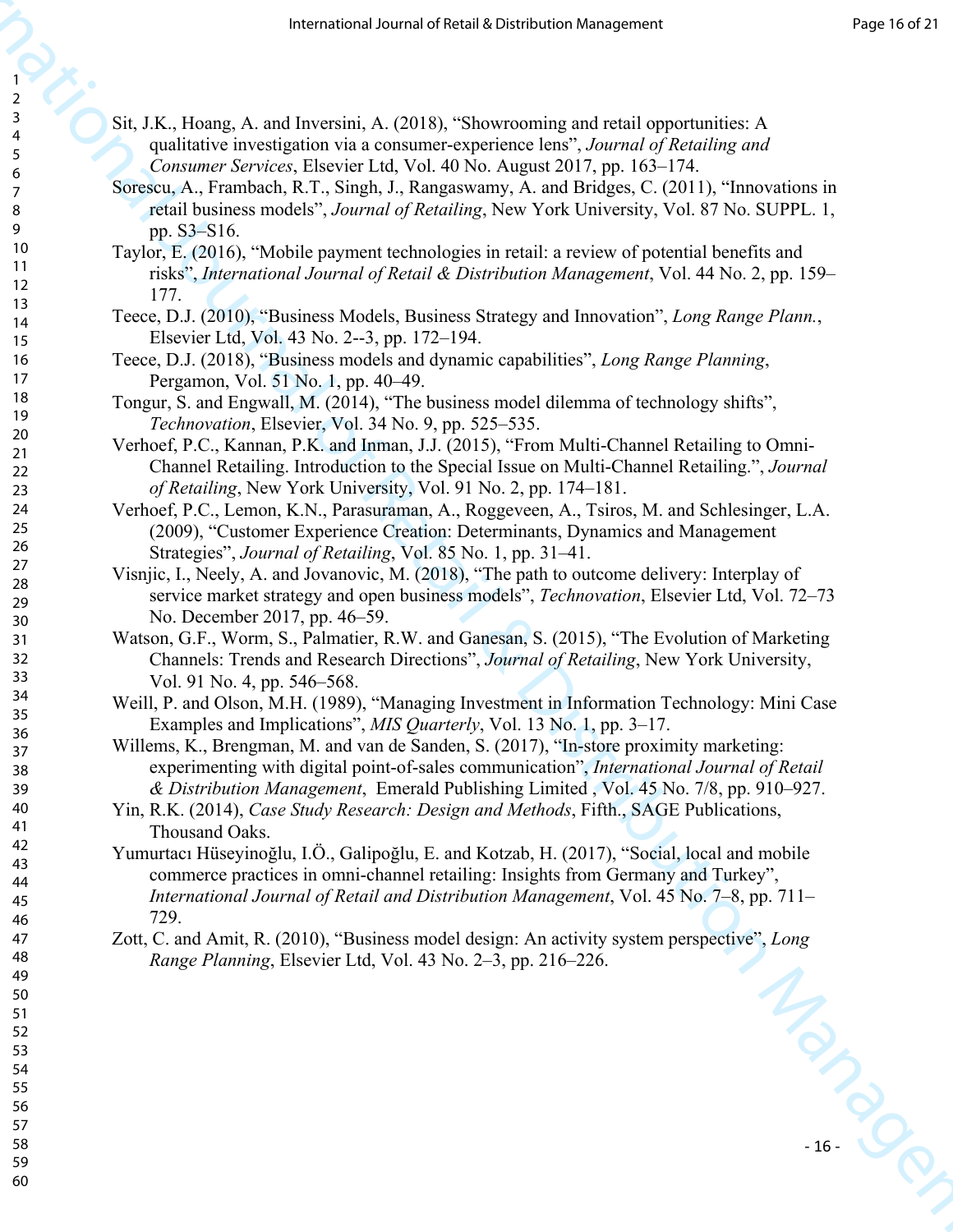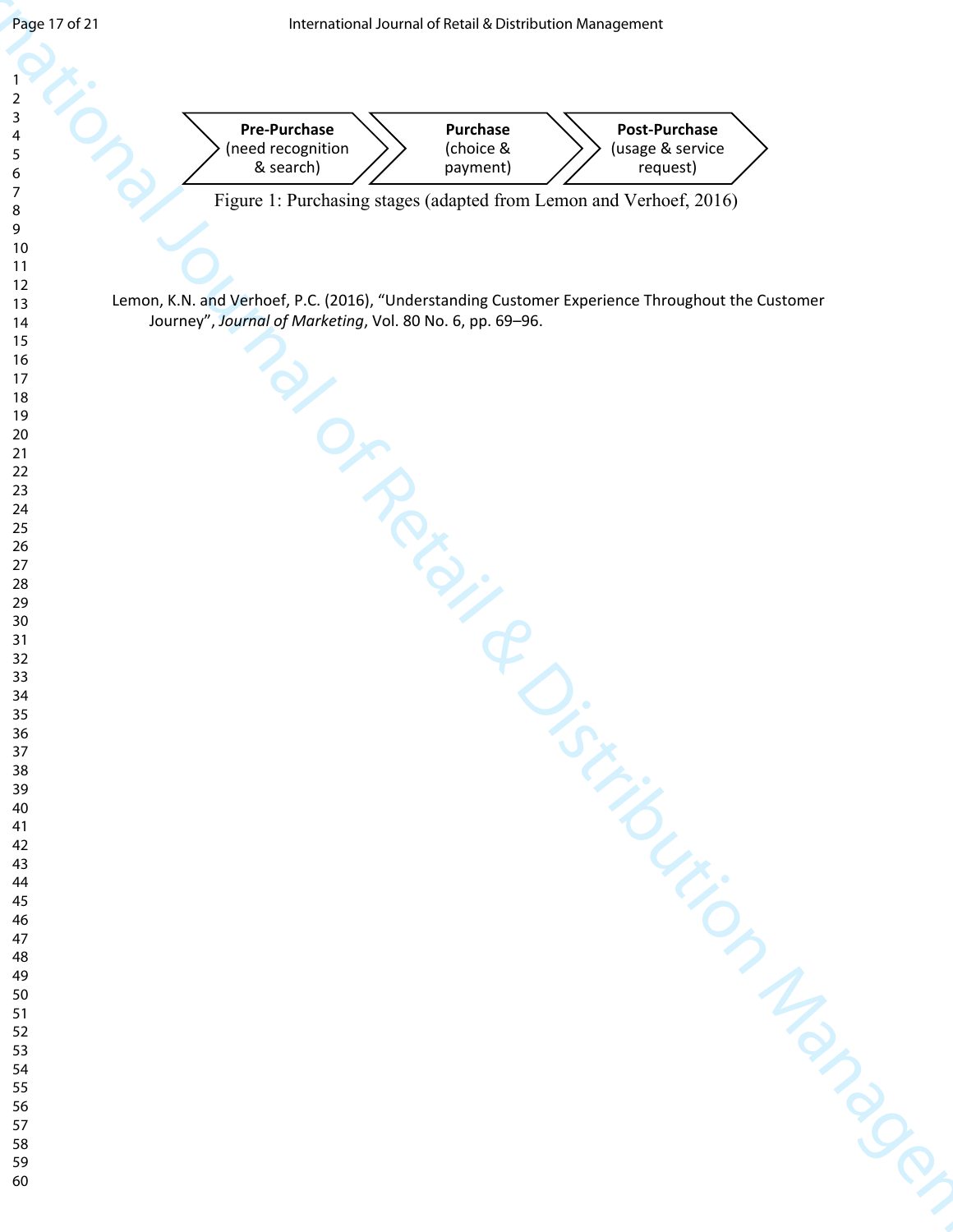

Figure 2: BM design elements at the core of transitioning to omni-channel retailing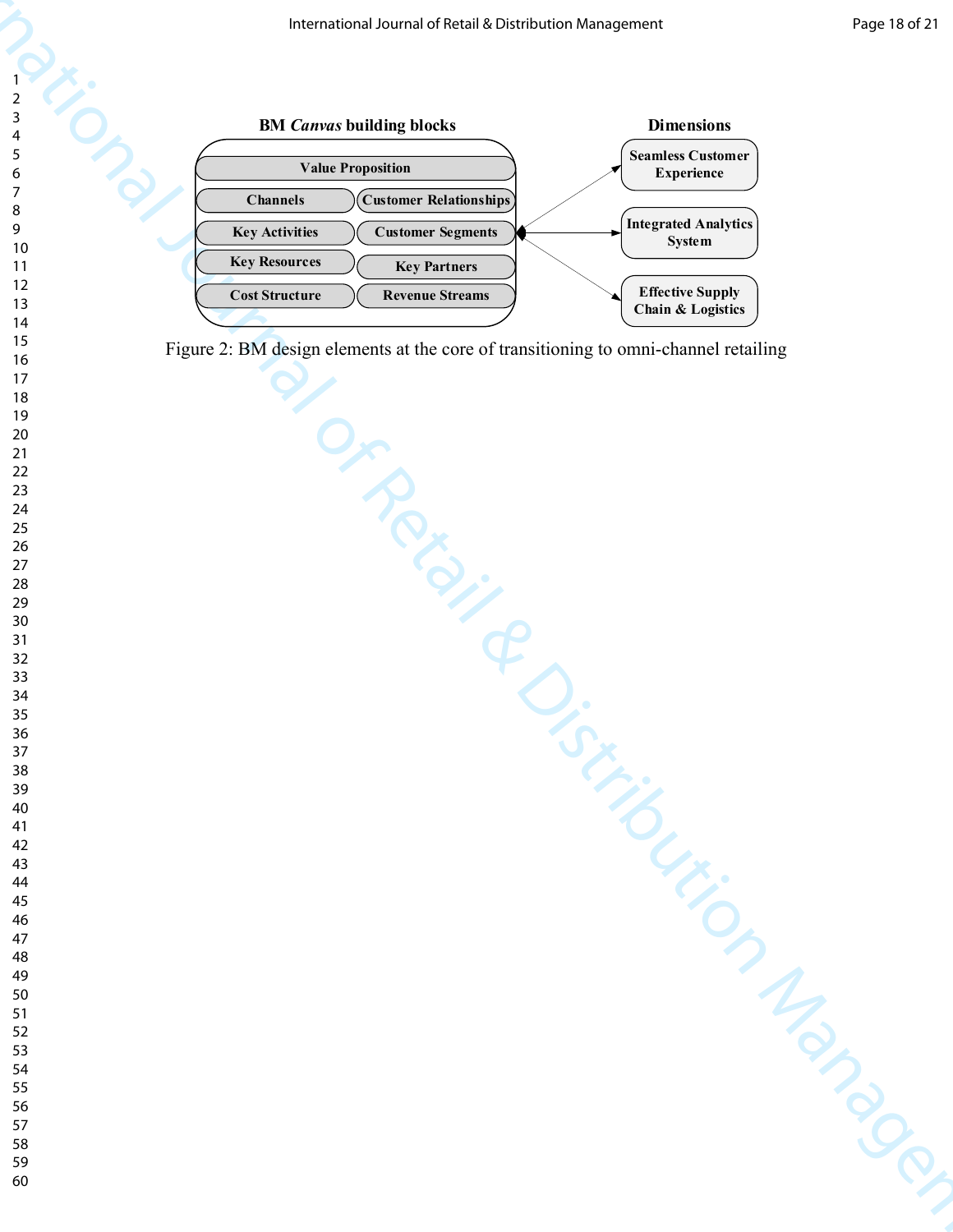| Page 19 of 21      |            |                       |                     | International Journal of Retail & Distribution Management |                                                                                                                        |                          |                          |
|--------------------|------------|-----------------------|---------------------|-----------------------------------------------------------|------------------------------------------------------------------------------------------------------------------------|--------------------------|--------------------------|
|                    |            |                       |                     |                                                           |                                                                                                                        |                          |                          |
|                    |            |                       |                     |                                                           |                                                                                                                        |                          |                          |
|                    |            |                       |                     |                                                           | Table 1: Offered functionalities across three retail product segments ( $\checkmark$ = provides; - = does not provide) |                          |                          |
| Retail             | Company    | Range of              | Physical            | Mobile<br>web store                                       | Mobile applications                                                                                                    |                          | Click &                  |
| product<br>segment | identifier | turnover<br>(mil EUR) | and online<br>store | All purchase<br>stages                                    | Pre- & Post-<br>purchase stage                                                                                         | Purchase<br>stage        | Collect                  |
|                    | One        | 500-1500              | $\checkmark$        | $\checkmark$                                              | $\qquad \qquad -$                                                                                                      | $\overline{\phantom{m}}$ | $\checkmark$             |
|                    | Two        | $100 - 500$           | $\checkmark$        | $\checkmark$                                              | $\checkmark$                                                                                                           | $\checkmark$             | $\checkmark$             |
|                    | Three      | 500-1500              | $\checkmark$        | $\checkmark$                                              | $\checkmark$                                                                                                           | $\checkmark$             | $\checkmark$             |
|                    | Four       | 500-1500              | $\checkmark$        | $\checkmark$                                              | $\checkmark$                                                                                                           | $\checkmark$             | $\checkmark$             |
| Fashion            | Five       | above 1500            | $\checkmark$        | $\checkmark$                                              | $\checkmark$                                                                                                           | $\checkmark$             | $\checkmark$             |
|                    | <b>Six</b> | 500-1500              | $\checkmark$        | $\checkmark$                                              | $\qquad \qquad$                                                                                                        | $\hspace{0.05cm}$        | $\overline{\phantom{m}}$ |
|                    | Seven      | $100 - 500$           | $\checkmark$        | $\checkmark$                                              | $\qquad \qquad -$                                                                                                      | $\hspace{0.05cm}$        | $\overline{\phantom{m}}$ |
|                    | Eight      | $100 - 500$           | $\checkmark$        | $\checkmark$                                              | $\checkmark$                                                                                                           | $\qquad \qquad -$        | $\overline{\phantom{m}}$ |
| Bookstore          | Nine       | $100 - 500$           | $\sqrt{2}$          | $\checkmark$                                              | $\checkmark$                                                                                                           | $\checkmark$             | $\checkmark$             |
| and media          | Ten        | $100 - 500$           | $\checkmark$        | $\checkmark$                                              | $\checkmark$                                                                                                           | $\qquad \qquad -$        | $\checkmark$             |
|                    | Eleven     | above 1500            | $\checkmark$        | $\checkmark$                                              | $\checkmark$                                                                                                           | $\checkmark$             | $\checkmark$             |
| Consumer           | Twelve     | above 1500            | $\checkmark$        | $\checkmark$                                              | $\checkmark$                                                                                                           | $\overline{\phantom{m}}$ | $\checkmark$             |
| electronics        | Thirteen   | $100 - 500$           | $\checkmark$        | $\checkmark$                                              | ✓                                                                                                                      | $\checkmark$             | $\checkmark$             |
|                    |            |                       |                     |                                                           | TIBUTION MANAGEM                                                                                                       |                          |                          |

| Table 1: Offered functionalities across three retail product segments ( $\checkmark$ = provides; - = does not provide) |  |  |  |
|------------------------------------------------------------------------------------------------------------------------|--|--|--|
|------------------------------------------------------------------------------------------------------------------------|--|--|--|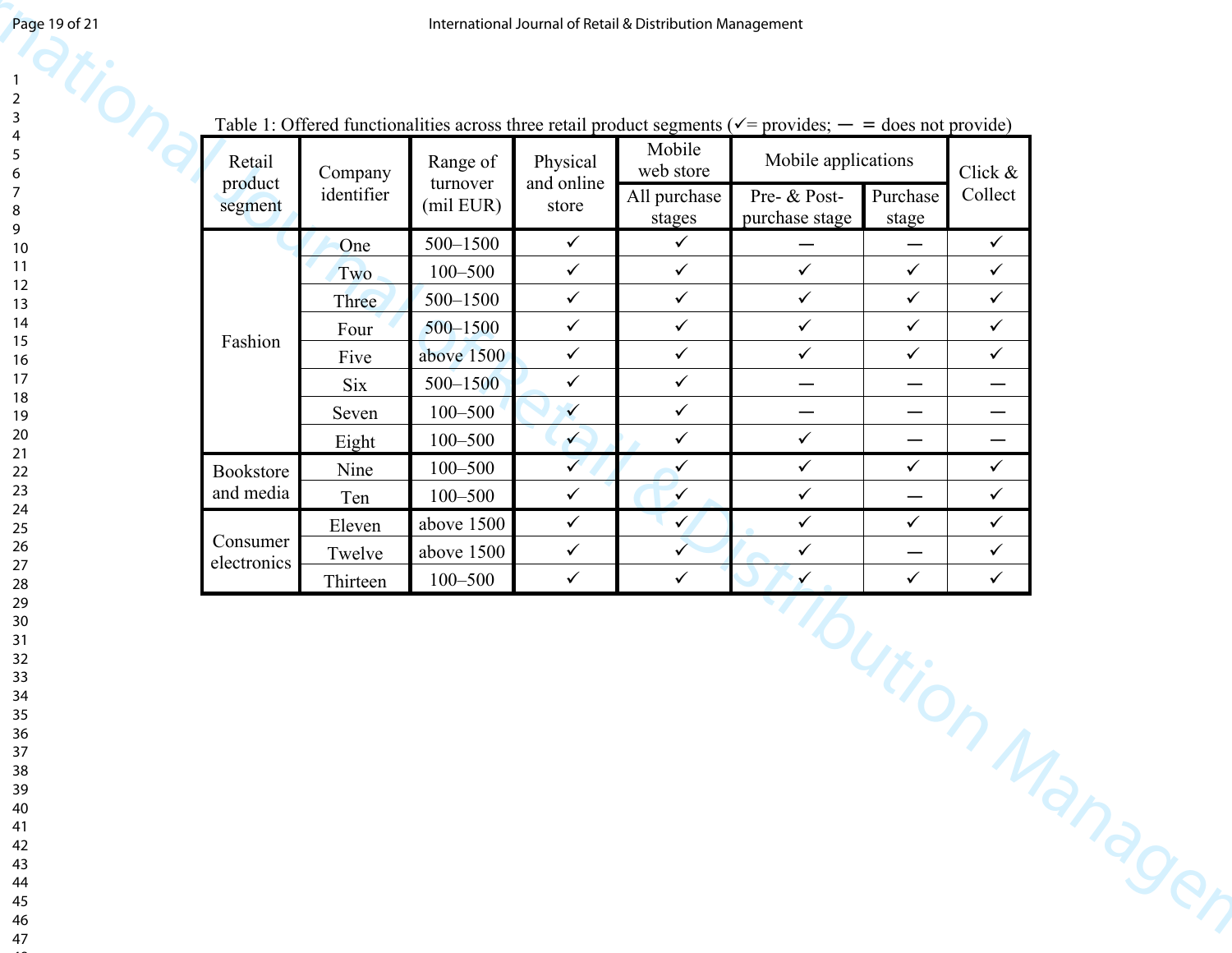| <b>Pre-Purchase</b><br><b>Purchase</b><br><b>Post-Purchase</b><br>(need recognition<br>(usage & service<br>(choice &<br>& search)<br>payment)<br>request)<br><b>Seamless</b><br>In-store interactive<br>$\bullet$<br>Customers<br>$\bullet$<br>Click & collect<br>digital kiosks<br><b>Customer</b><br>$\bullet$<br>webrooming<br>Customers as social<br>Pick & pay<br>$\bullet$<br><b>Experience</b><br>$\bullet$<br>Magic fitting room<br>$\bullet$<br>media content creators<br>Integrated<br><b>Track behaviour</b><br>$\bullet$<br>Data analysis of<br>Unique view of a<br>$\bullet$<br>$\bullet$<br><b>Analytics</b><br>across all channels<br>customer decisions<br>customer across<br>that lead to the<br><b>System</b><br>leading to purchase<br>different channels<br>purchase stage<br><b>Effective</b><br>Opening delivery points<br>$\bullet$<br>Reserve a product that<br>$\bullet$<br>in the absence of a<br><b>Supply</b><br>is not in stock<br>physical store<br>Chain and<br>Enable payments after<br>$\bullet$<br>Allow returns across<br>$\bullet$<br>Logistics<br>pick-up or delivery<br>all channels<br>Figure 3: Retail industry use cases alongside the customer journey<br>$O_{\hat{c}}$<br>J.K. Ley<br>I Mary |  | International Journal of Retail & Distribution Management |  |
|-----------------------------------------------------------------------------------------------------------------------------------------------------------------------------------------------------------------------------------------------------------------------------------------------------------------------------------------------------------------------------------------------------------------------------------------------------------------------------------------------------------------------------------------------------------------------------------------------------------------------------------------------------------------------------------------------------------------------------------------------------------------------------------------------------------------------------------------------------------------------------------------------------------------------------------------------------------------------------------------------------------------------------------------------------------------------------------------------------------------------------------------------------------------------------------------------------------------------------------------|--|-----------------------------------------------------------|--|
|                                                                                                                                                                                                                                                                                                                                                                                                                                                                                                                                                                                                                                                                                                                                                                                                                                                                                                                                                                                                                                                                                                                                                                                                                                         |  |                                                           |  |
|                                                                                                                                                                                                                                                                                                                                                                                                                                                                                                                                                                                                                                                                                                                                                                                                                                                                                                                                                                                                                                                                                                                                                                                                                                         |  |                                                           |  |
|                                                                                                                                                                                                                                                                                                                                                                                                                                                                                                                                                                                                                                                                                                                                                                                                                                                                                                                                                                                                                                                                                                                                                                                                                                         |  |                                                           |  |
|                                                                                                                                                                                                                                                                                                                                                                                                                                                                                                                                                                                                                                                                                                                                                                                                                                                                                                                                                                                                                                                                                                                                                                                                                                         |  |                                                           |  |
|                                                                                                                                                                                                                                                                                                                                                                                                                                                                                                                                                                                                                                                                                                                                                                                                                                                                                                                                                                                                                                                                                                                                                                                                                                         |  |                                                           |  |